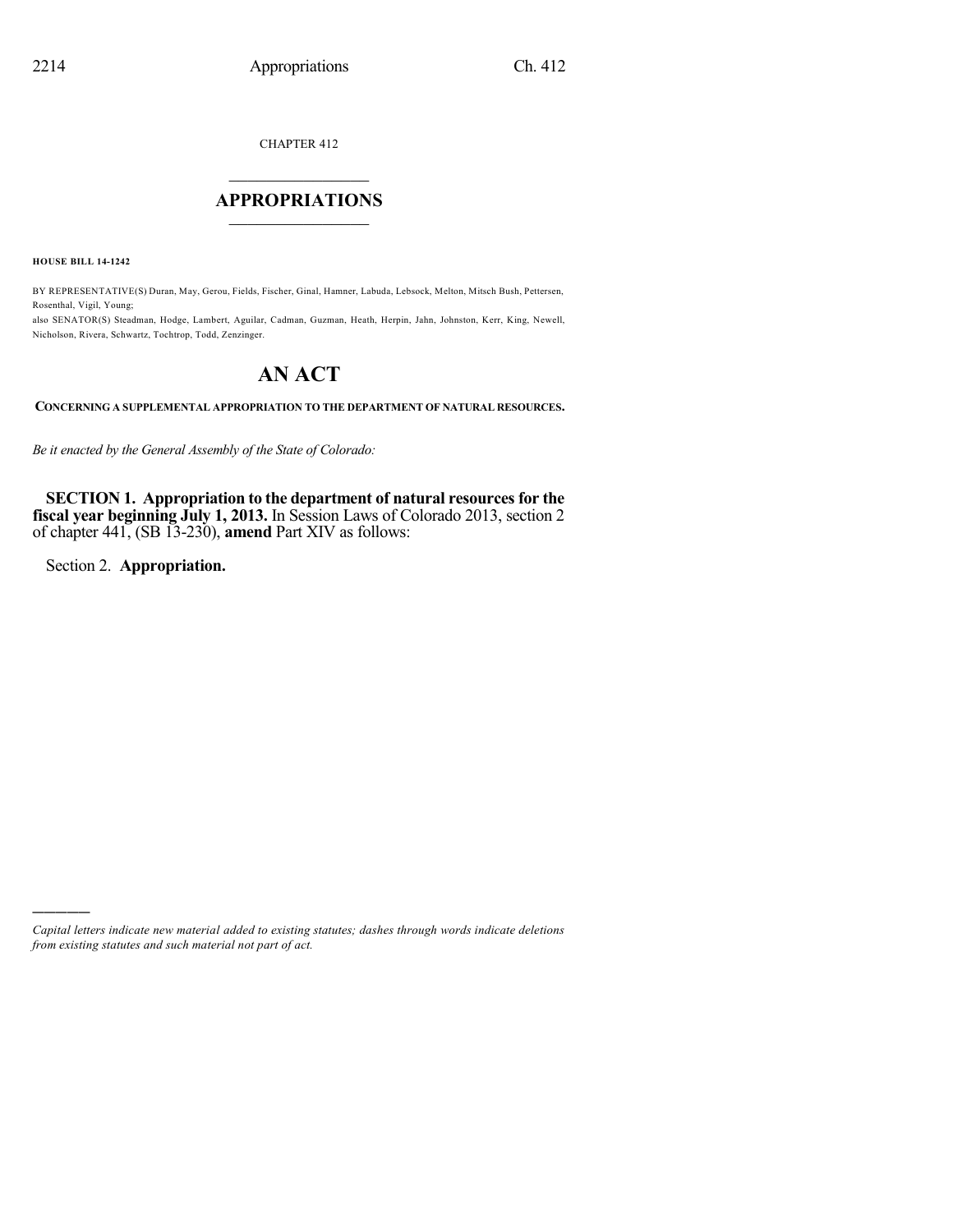| APPROPRIATION FROM |              |                |                |              |                       |                |  |
|--------------------|--------------|----------------|----------------|--------------|-----------------------|----------------|--|
| ITEM &             | <b>TOTAL</b> | <b>GENERAL</b> | <b>GENERAL</b> | <b>CASH</b>  | <b>REAPPROPRIATED</b> | <b>FEDERAL</b> |  |
| SUBTOTAL           |              | FUND           | <b>FUND</b>    | <b>FUNDS</b> | <b>FUNDS</b>          | <b>FUNDS</b>   |  |
|                    |              |                | <b>EXEMPT</b>  |              |                       |                |  |
|                    |              |                |                |              |                       |                |  |

## **PART XIV DEPARTMENT OF NATURAL RESOURCES**

### **(1) EXECUTIVE DIRECTOR'S OFFICE**

| (A) Administration       |              |                |                        |                        |              |
|--------------------------|--------------|----------------|------------------------|------------------------|--------------|
| Personal Services        | 3,594,965    |                |                        | 3,594,965 <sup>a</sup> |              |
|                          | $(41.8$ FTE) |                |                        |                        |              |
| Health, Life, and Dental | 10,898,842   | 820,070        | $7,063,034^b$          | 1,439,495 <sup>a</sup> | 1,576,243(I) |
| Short-term Disability    | 174,073      | 30,102         | 113,478 <sup>b</sup>   | $5,634^{\circ}$        | 24,859(I)    |
| S.B. 04-257              |              |                |                        |                        |              |
| Amortization             |              |                |                        |                        |              |
| Equalization             |              |                |                        |                        |              |
| Disbursement             | 3,705,042    | 572,359        | 2,508,284 <sup>b</sup> | $107,304^a$            | 517,095(I)   |
| S.B. 06-235              |              |                |                        |                        |              |
| Supplemental             |              |                |                        |                        |              |
| Amortization             |              |                |                        |                        |              |
| Equalization             |              |                |                        |                        |              |
| Disbursement             | 3,342,999    | 514,883        | 2,264,422 <sup>b</sup> | 96,872 <sup>a</sup>    | 466,822(I)   |
| <b>Salary Survey</b>     | 2,367,973    | 308,185        | $1,919,674^b$          | $66,251$ <sup>a</sup>  | 73,863(I)    |
| Merit Pay                | 1,527,049    | 254,746        | $1,173,674^b$          | 53,444 <sup>a</sup>    | 45,185(I)    |
| Ch. 412                  |              | Appropriations |                        |                        | 2215         |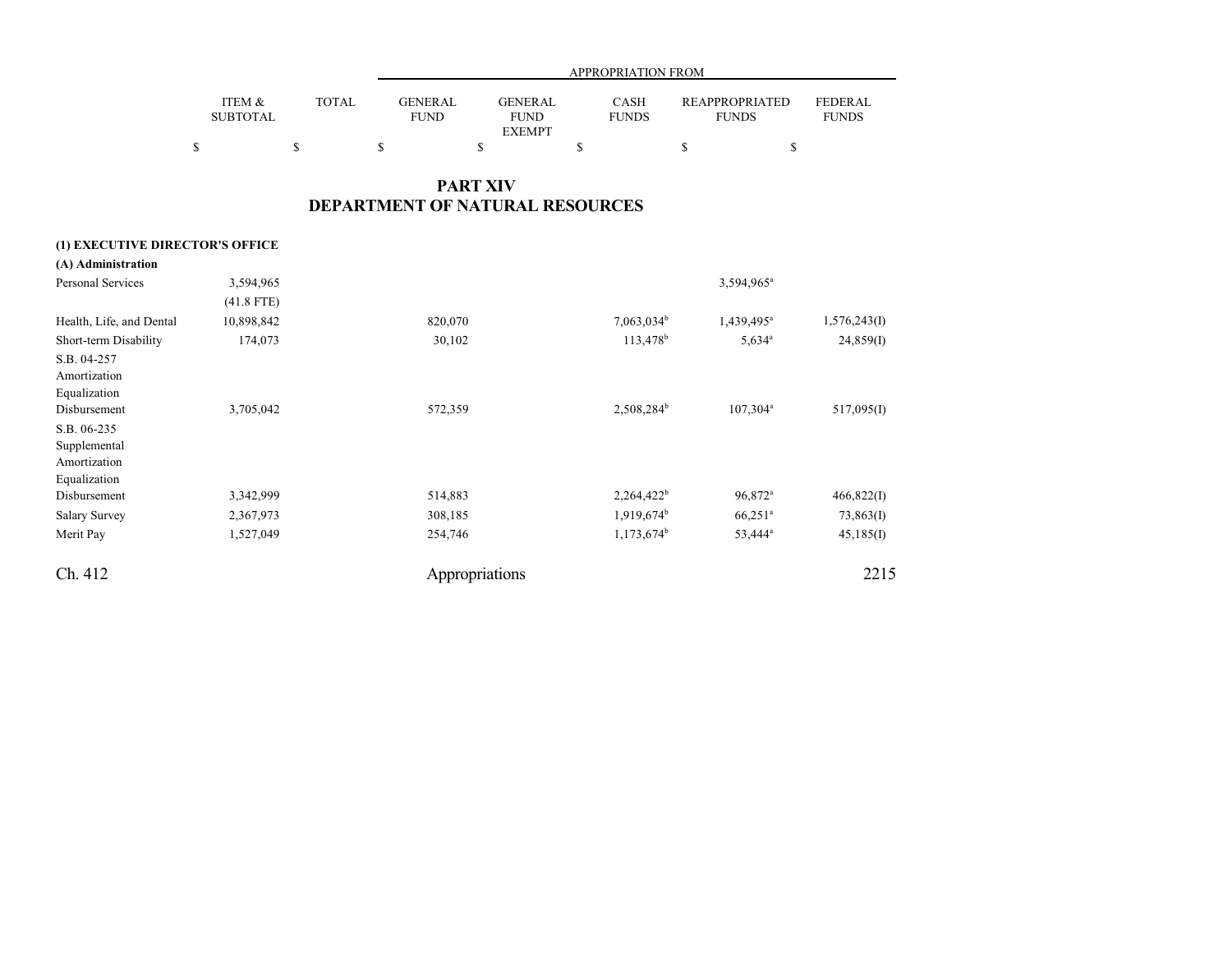| <b>APPROPRIATION FROM</b> |  |
|---------------------------|--|
|                           |  |

|                               | ITEM &<br><b>SUBTOTAL</b> | <b>TOTAL</b> | <b>GENERAL</b><br><b>FUND</b> | <b>GENERAL</b><br><b>FUND</b><br><b>EXEMPT</b> | <b>CASH</b><br><b>FUNDS</b> | <b>REAPPROPRIATED</b><br><b>FUNDS</b> | <b>FEDERAL</b><br><b>FUNDS</b> |
|-------------------------------|---------------------------|--------------|-------------------------------|------------------------------------------------|-----------------------------|---------------------------------------|--------------------------------|
|                               | \$                        | $\mathbf S$  | \$                            | \$                                             | \$                          | \$                                    | \$                             |
|                               |                           |              |                               |                                                |                             |                                       |                                |
| Shift Differential            | 31,242                    |              |                               |                                                | $31,242^b$                  |                                       |                                |
| Workers' Compensation         | 1,566,177                 |              | 70,152                        |                                                | 1,470,317 <sup>b</sup>      | 94 <sup>a</sup>                       | 25,614(I)                      |
| <b>Operating Expenses</b>     | 1,246,467                 |              |                               |                                                | 1,057,006 <sup>b</sup>      | 184,124 <sup>a</sup>                  | 5,337(I)                       |
| Legal Services                |                           |              |                               |                                                |                             |                                       |                                |
| for 46,992 48,792 hours       | 4,280,030                 |              | 1,003,109                     |                                                | $3,172,117$ <sup>b</sup>    | 43,853 <sup>a</sup>                   | 60,951(f)                      |
|                               | 4,443,974                 |              | 1,167,053                     |                                                | $3,216,617^b$               |                                       | 16,451(I)                      |
| <b>Purchase of Services</b>   |                           |              |                               |                                                |                             |                                       |                                |
| from Computer Center          | 6,000,195                 |              | 458,489                       |                                                | 3,941,459 <sup>b</sup>      | 1,435,224 <sup>a</sup>                | 165,023(I)                     |
| Colorado State Network        | 2,206,025                 |              | 302,137                       |                                                | $1,748,057^b$               | $138,626^a$                           | 17,205(I)                      |
| Management and                |                           |              |                               |                                                |                             |                                       |                                |
| Administration of OIT         | 273,645                   |              | 35,113                        |                                                | 227,786 <sup>b</sup>        | $6,106^a$                             | 4,640(I)                       |
| Payment to Risk               |                           |              |                               |                                                |                             |                                       |                                |
| Management and                |                           |              |                               |                                                |                             |                                       |                                |
| Property Funds                | 835,402                   |              | 87,267                        |                                                | 720,247 <sup>b</sup>        | $16,403^a$                            | 11,485(I)                      |
| Vehicle Lease Payments        | 3,462,996                 |              | 312,940                       |                                                | $3,092,453$ <sup>b</sup>    | $3,208$ <sup>a</sup>                  | 54,395(f)                      |
|                               | 3,389,030                 |              | 297,201                       |                                                | $3,026,567^b$               | $7,219^a$                             | 58,043(I)                      |
| <b>Information Technology</b> |                           |              |                               |                                                |                             |                                       |                                |
| <b>Asset Maintenance</b>      | 263,159                   |              | 31,628                        |                                                | 140,993 <sup>b</sup>        | 90,538 <sup>a</sup>                   |                                |
| Leased Space                  | 1,422,380                 |              | 532,215                       |                                                | $856,479$ <sup>b</sup>      |                                       | 33,686(I)                      |
| Capitol Complex               |                           |              |                               |                                                |                             |                                       |                                |
| <b>Leased Space</b>           | 1,248,895                 |              | 277,908                       |                                                | 635,954 <sup>b</sup>        | 199,814 <sup>a</sup>                  | 135,219(I)                     |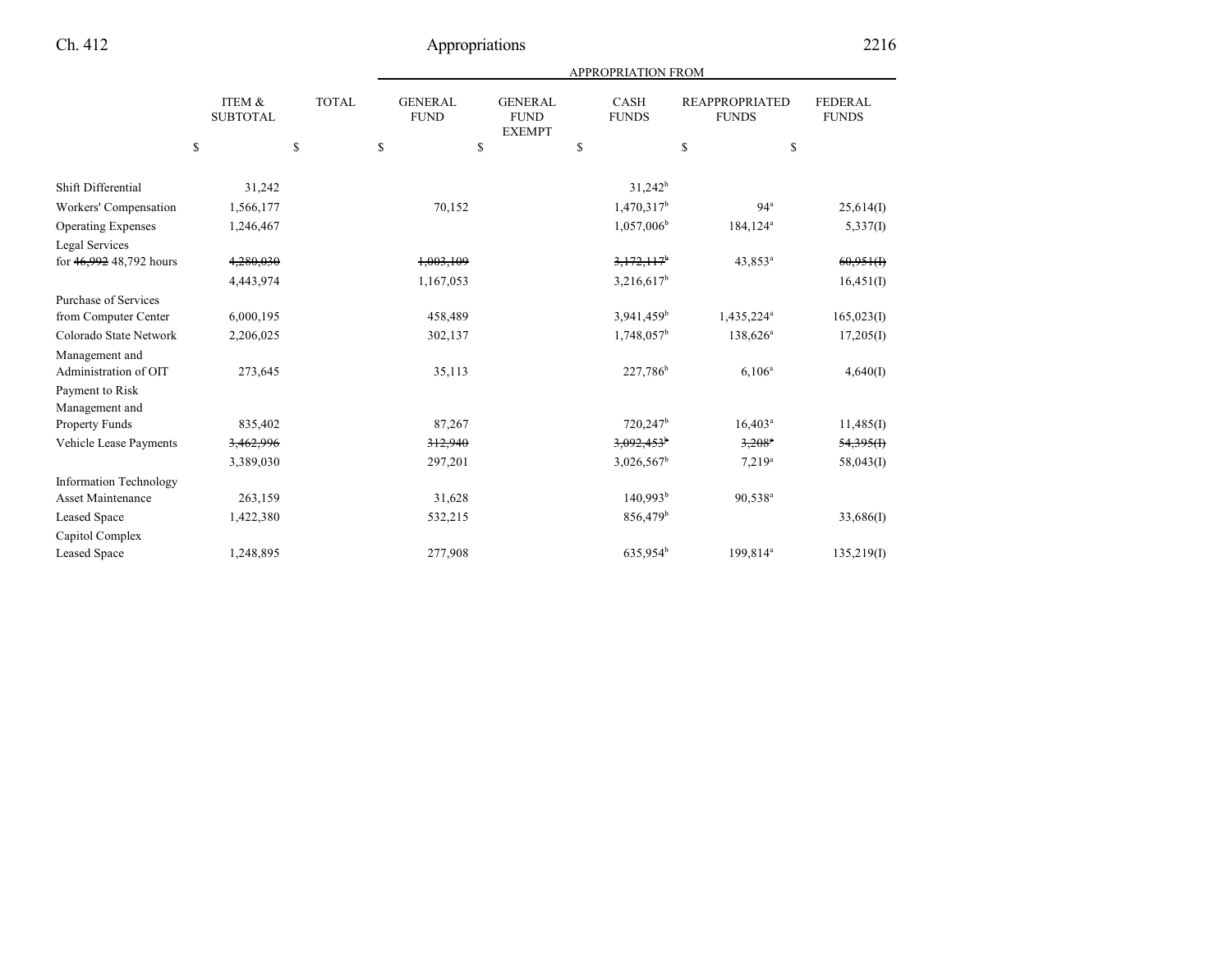| 250,000    |         |                     | $250,000^a$           |           |
|------------|---------|---------------------|-----------------------|-----------|
|            |         |                     |                       |           |
| 1,157,811  |         | $1,157,811^b$       |                       |           |
| 1,351,127  | 130.479 | $1,113,765^{\rm b}$ | $67,437$ <sup>a</sup> | 39,446(I) |
|            |         |                     |                       |           |
| 99,835     | 7,026   | $72,362^b$          | $18.499$ <sup>a</sup> | 1,948(I)  |
| 51,306,329 |         |                     |                       |           |
| 51,396,307 |         |                     |                       |           |
|            |         |                     |                       |           |

<sup>a</sup> Of these amounts, \$6,082,132 \$6,086,143 shall be from departmental indirect cost recoveries, \$1,399,120 shall be from statewide indirect cost recoveries, \$86,639 shall be from the Department of Transportation and other state agencies, and \$250,000 shall be from various sources.

<sup>b</sup> These amounts shall be from various sources of cash funds. Of these amounts, no more than \$1,418,064 shall be from the Operational Account of the Severance Tax Trust Fund pursuant to Section 39-29-109.3 (1), C.R.S.

### **(B) Special Programs**

| (1) Colorado Avalanche Information Center |             |                        |                          |
|-------------------------------------------|-------------|------------------------|--------------------------|
| Program Costs                             | 708,770     | $280,750$ <sup>*</sup> | $409,833^b$<br>18,187(I) |
|                                           | 785,955     | 357,935 <sup>a</sup>   |                          |
|                                           | $(8.4$ FTE) |                        |                          |
|                                           |             |                        |                          |
|                                           | $(8.7$ FTE) |                        |                          |
| <b>Indirect Cost Assessment</b>           | 35,514      | $34,564^{\circ}$       | 950(I)                   |
|                                           | 744,284     |                        |                          |
|                                           | 821,469     |                        |                          |
|                                           |             |                        |                          |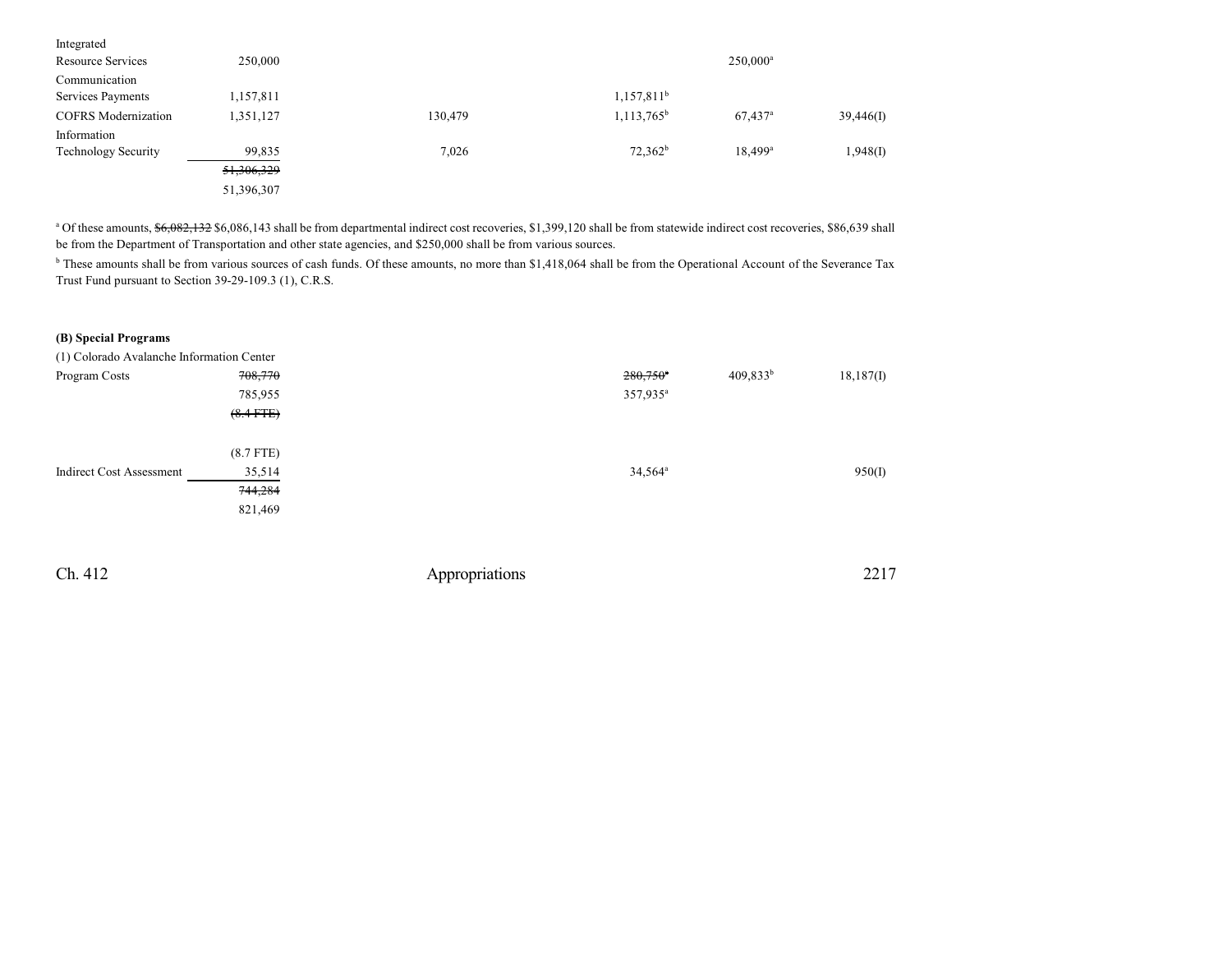|                           |       |                               | <b>APPROPRIATION FROM</b> |                             |                                       |                                |  |  |
|---------------------------|-------|-------------------------------|---------------------------|-----------------------------|---------------------------------------|--------------------------------|--|--|
| ITEM &<br><b>SUBTOTAL</b> | TOTAL | <b>GENERAL</b><br><b>FUND</b> | GENERAL<br><b>FUND</b>    | <b>CASH</b><br><b>FUNDS</b> | <b>REAPPROPRIATED</b><br><b>FUNDS</b> | <b>FEDERAL</b><br><b>FUNDS</b> |  |  |
|                           |       |                               | <b>EXEMPT</b>             |                             |                                       |                                |  |  |
|                           |       |                               |                           |                             |                                       |                                |  |  |

<sup>a</sup> Of these amounts, \$192,087 \$269,272 shall be from the Operational Account of the Severance Tax Trust Fund pursuant to Section 39-29-109.3 (1), C.R.S., \$121,227 shall be from the Colorado Avalanche Information Center Fund created in Section 24-33-116 (2) (c) (I), C.R.S., and \$2,000 shall be from the Snowmobile Recreation Fund created in Section 33-14-106, C.R.S.

<sup>b</sup> This amount shall be from the Department of Transportation.

52,050,613 52,217,776

### **(2) DIVISION OF RECLAMATION, MINING, AND SAFETY**

| (A) Coal Land Reclamation |              |                      |                    |
|---------------------------|--------------|----------------------|--------------------|
| Program Costs             | 2,126,557    | 449.087 <sup>a</sup> | $1,677,470(I)^{b}$ |
|                           | $(22.0$ FTE) |                      |                    |
| Indirect Cost Assessment  | 145.144      | $30,480^{\rm a}$     | $114,664(I)^{b}$   |
|                           | 2,271,701    |                      |                    |

a These amounts shall be from the Operational Account of the Severance Tax Trust Fund pursuant to Section 39-29-109.3 (1) (c), C.R.S.

<sup>b</sup> These amounts shall be from the United States Office of Surface Mining and are shown for informational purposes only.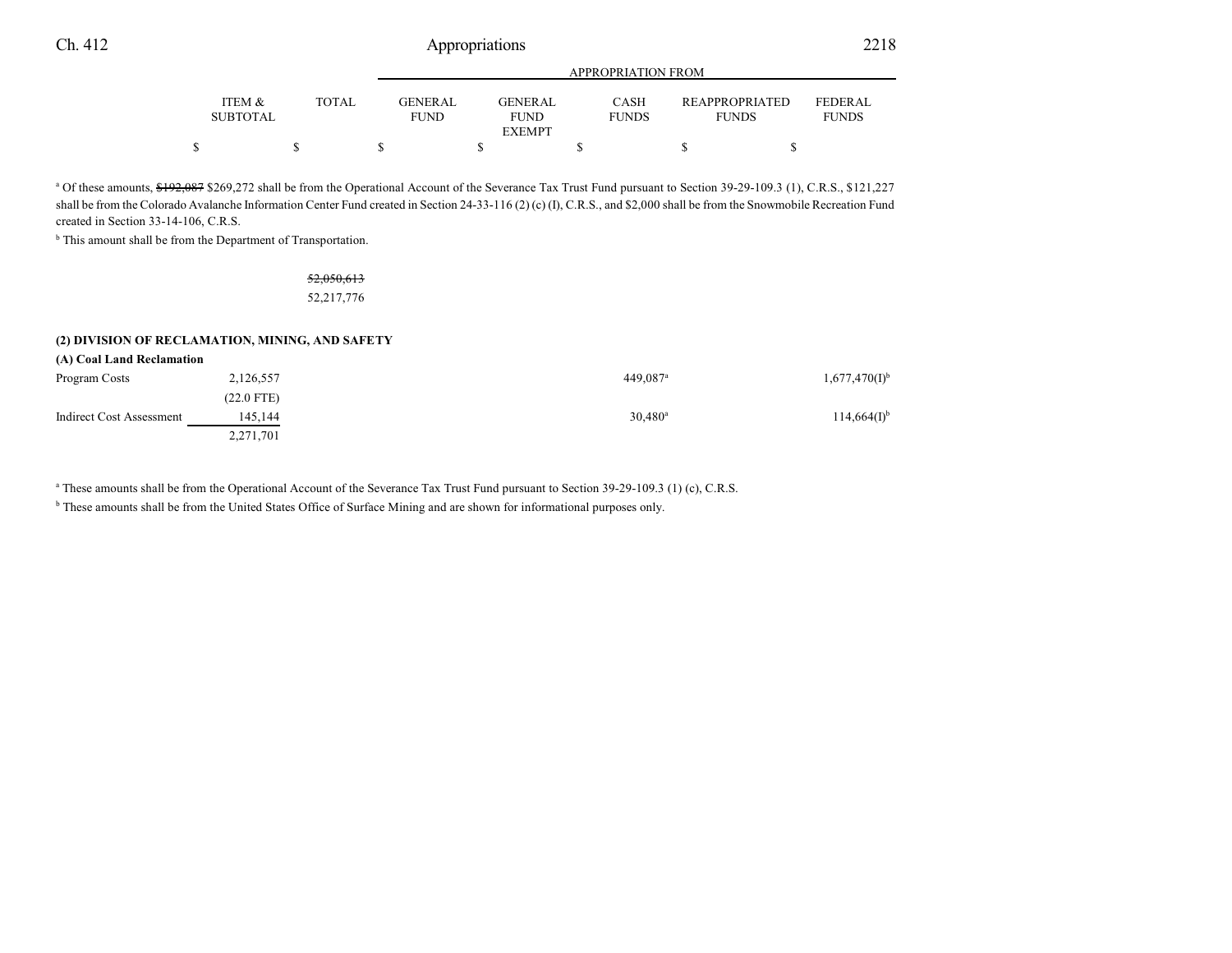| (B) Inactive Mines                  |              |
|-------------------------------------|--------------|
| Program Costs                       | 1,636,925    |
|                                     | $(16.6$ FTE) |
| Mine Site Reclamation <sup>48</sup> | 409,993      |
|                                     | $(1.2$ FTE)  |
| Reclamation of                      |              |
| Forfeited Mine Sites <sup>49</sup>  | 171,000      |
| <b>Indirect Cost Assessment</b>     | 185,626      |
|                                     | 2,403,544    |

<sup>a</sup> Of this amount, \$610,497 shall be from the Operational Account of the Severance Tax Trust Fund pursuant to Section 39-29-109.3 (1) (c), C.R.S., and \$519,247 shall be from the Abandoned Mine Reclamation Fund created in Section 34-34-102 (1), C.R.S.

<sup>b</sup> This amount shall be transferred from the Department of Public Health and Environment.

| (C) Minerals                    |              |
|---------------------------------|--------------|
| Program Costs <sup>50</sup>     | 2,257,374    |
|                                 | $(24.1$ FTE) |
| <b>Indirect Cost Assessment</b> | 144,147      |
|                                 | 2,401,521    |

<sup>a</sup> Of this amount, \$1,359,791 shall be from the Operational Account of the Severance Tax Trust Fund pursuant to Section 39-29-109.3 (1) (c), C.R.S., and \$1,041,730 shall be from the Mined Land Reclamation Fund created in Section 34-32-127 (1) (a), C.R.S.

### **(D) Mines Program**

| Colorado and Federal |             |                |                      |            |
|----------------------|-------------|----------------|----------------------|------------|
| Mine Safety Program  | 513.045     |                | 324,324 <sup>a</sup> | 188,721(I) |
|                      | $(4.0$ FTE) |                |                      |            |
| Ch. 412              |             | Appropriations |                      | 2219       |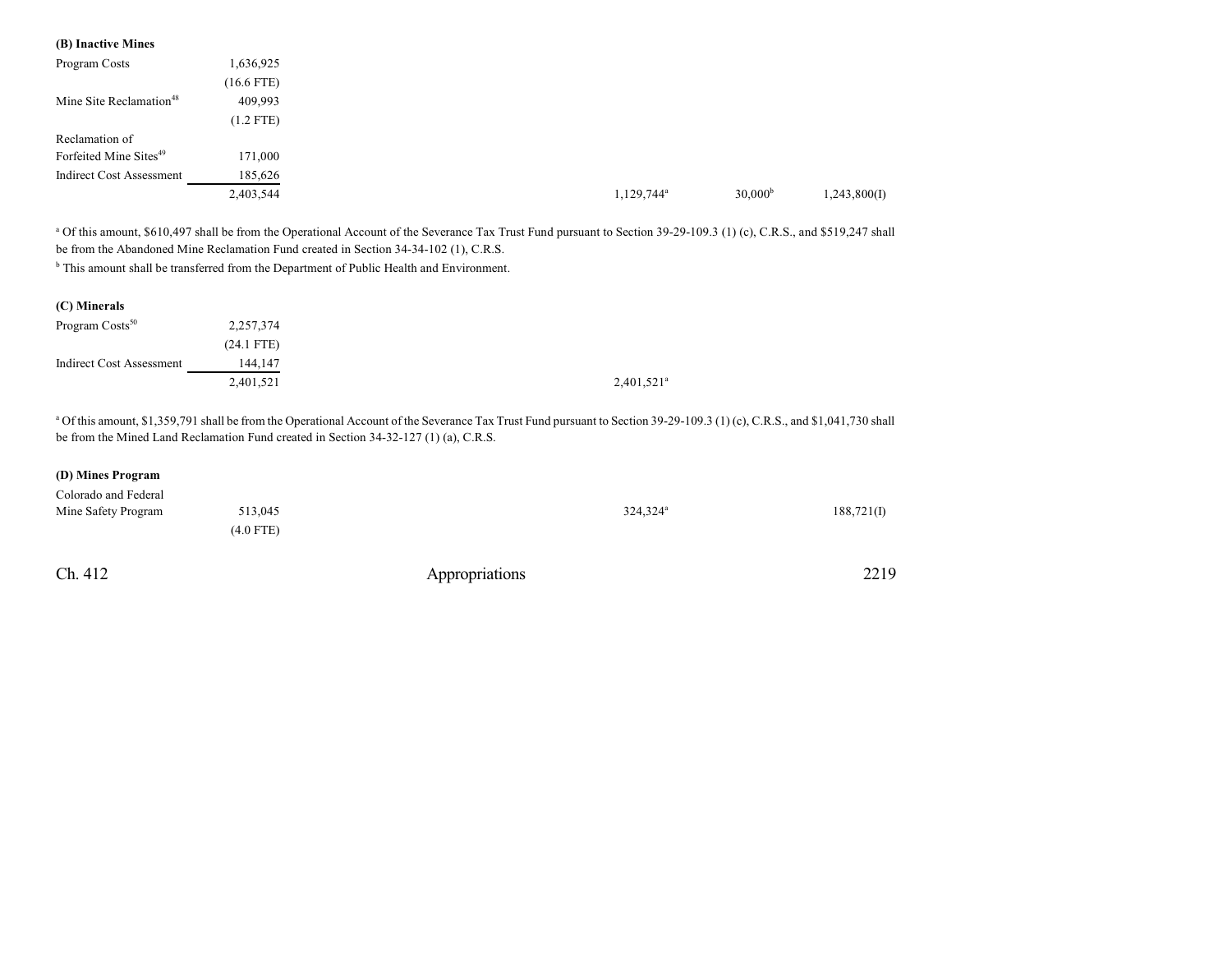| Ch. 412                                                                                                                                                                                                                                                                                                                                     | Appropriations            |              |                               |                                                |                             |                                       | 2220                           |  |
|---------------------------------------------------------------------------------------------------------------------------------------------------------------------------------------------------------------------------------------------------------------------------------------------------------------------------------------------|---------------------------|--------------|-------------------------------|------------------------------------------------|-----------------------------|---------------------------------------|--------------------------------|--|
|                                                                                                                                                                                                                                                                                                                                             |                           |              |                               | <b>APPROPRIATION FROM</b>                      |                             |                                       |                                |  |
|                                                                                                                                                                                                                                                                                                                                             | ITEM &<br><b>SUBTOTAL</b> | <b>TOTAL</b> | <b>GENERAL</b><br><b>FUND</b> | <b>GENERAL</b><br><b>FUND</b><br><b>EXEMPT</b> | <b>CASH</b><br><b>FUNDS</b> | <b>REAPPROPRIATED</b><br><b>FUNDS</b> | <b>FEDERAL</b><br><b>FUNDS</b> |  |
|                                                                                                                                                                                                                                                                                                                                             | \$                        | \$           | \$                            | \$                                             | S                           | \$<br>\$                              |                                |  |
| <b>Blaster Certification</b>                                                                                                                                                                                                                                                                                                                |                           |              |                               |                                                |                             |                                       |                                |  |
| Program                                                                                                                                                                                                                                                                                                                                     | 108,353                   |              |                               |                                                | $22,606^b$                  |                                       | 85,747(I)                      |  |
|                                                                                                                                                                                                                                                                                                                                             | $(1.0$ FTE)               |              |                               |                                                |                             |                                       |                                |  |
| <b>Indirect Cost Assessment</b>                                                                                                                                                                                                                                                                                                             | 23,835                    |              |                               |                                                | 16,180 <sup>b</sup>         |                                       | 7,655(I)                       |  |
|                                                                                                                                                                                                                                                                                                                                             | 645,233                   |              |                               |                                                |                             |                                       |                                |  |
| <sup>a</sup> Of this amount, \$314,384 shall be from the Operational Account of the Severance Tax Trust Fund pursuant to Section 39-29-109.3 (1) (c), C.R.S., and \$9,940 shall<br>be from fees.<br>$b$ These amounts shall be from the Operational Account of the Severance Tax Trust Fund pursuant to Section 39-29-109.3 (1) (c), C.R.S. |                           |              |                               |                                                |                             |                                       |                                |  |
| (E) Emergency                                                                                                                                                                                                                                                                                                                               |                           |              |                               |                                                |                             |                                       |                                |  |
| <b>Response Costs</b>                                                                                                                                                                                                                                                                                                                       | 25,000                    |              |                               |                                                | $25,000^{\rm a}$            |                                       |                                |  |

<sup>a</sup> This amount shall be from the Operational Account of the Severance Tax Trust Fund pursuant to Section 39-29-109.3 (1) (c), C.R.S.

7,746,999

### **(3) OIL AND GAS CONSERVATION COMMISSION**

| Program Costs | 8,407,012 | 8,407,012 <sup>a</sup> |
|---------------|-----------|------------------------|
|               |           | $(93.4$ FTE)           |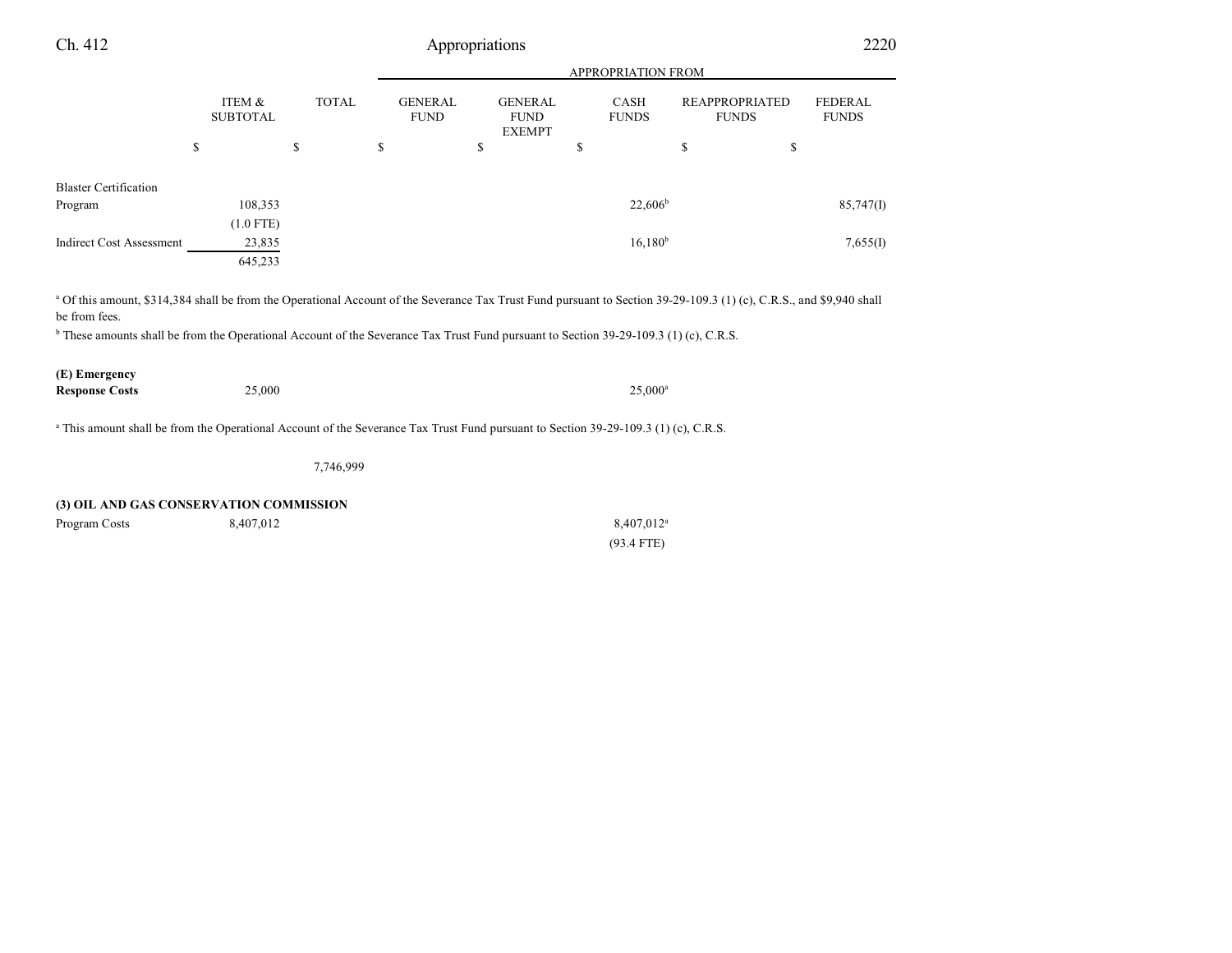| 96,559    |            |                      | 96,559(I)   |
|-----------|------------|----------------------|-------------|
|           |            |                      | $(2.0$ FTE) |
|           |            |                      |             |
| 445,000   |            | 445,000 <sup>b</sup> |             |
|           |            |                      |             |
|           |            |                      |             |
| 312,033   |            | $312,033^b$          |             |
| 1,000,000 |            | $1,000,000^{\rm b}$  |             |
|           |            |                      |             |
|           |            |                      |             |
| 325,000   |            | 325,000 <sup>b</sup> |             |
| 436,030   |            | $429,764^b$          | 6,266(I)    |
|           | 11,021,634 |                      |             |
|           |            |                      |             |

<sup>a</sup> Of this amount, \$5,194,980 shall be from the Oil and Gas Conservation and Environmental Response Fund created in Section 34-60-122 (5), C.R.S., and \$3,212,032 shall be from the Operational Account of the Severance Tax Trust Fund pursuant to Section 39-29-109.3 (1) (a), C.R.S. <sup>b</sup> These amounts shall be from the Oil and Gas Conservation and Environmental Response Fund created in Section 34-60-122 (5), C.R.S.

### **(4) STATE BOARD OF LAND COMMISSIONERS**

| Program Costs            | 4,132,918    |  |
|--------------------------|--------------|--|
|                          | $(40.0$ FTE) |  |
| <b>Public Access</b>     |              |  |
| Program Damage and       |              |  |
| <b>Enhancement Costs</b> | 225,000      |  |
|                          |              |  |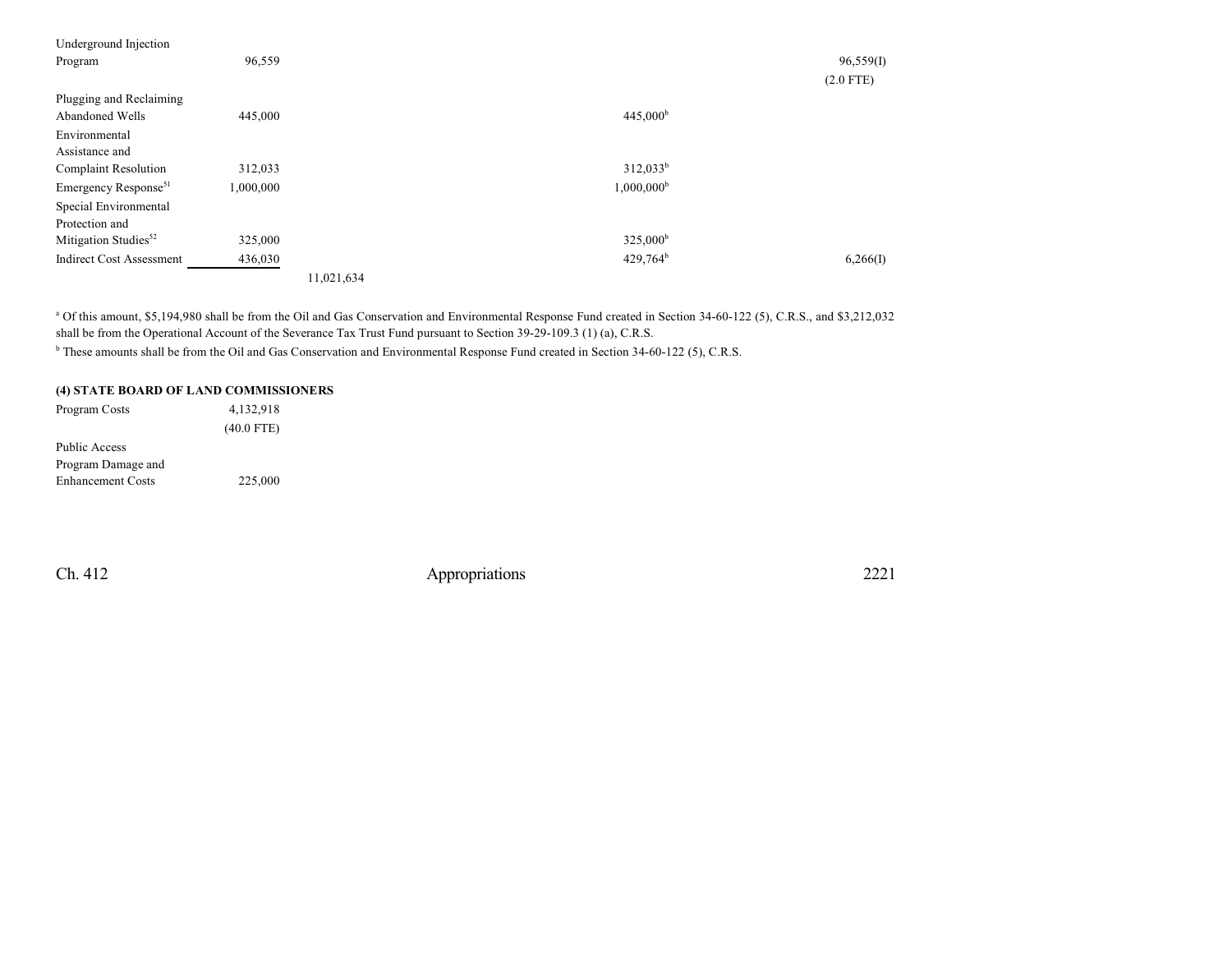| Ch. 412                                               |                           |              | Appropriations                |           |                                                |                        |                                       | 2222                           |
|-------------------------------------------------------|---------------------------|--------------|-------------------------------|-----------|------------------------------------------------|------------------------|---------------------------------------|--------------------------------|
|                                                       |                           |              |                               |           |                                                | APPROPRIATION FROM     |                                       |                                |
|                                                       | ITEM &<br><b>SUBTOTAL</b> | <b>TOTAL</b> | <b>GENERAL</b><br><b>FUND</b> |           | <b>GENERAL</b><br><b>FUND</b><br><b>EXEMPT</b> | CASH<br><b>FUNDS</b>   | <b>REAPPROPRIATED</b><br><b>FUNDS</b> | <b>FEDERAL</b><br><b>FUNDS</b> |
|                                                       | \$                        | \$           | \$                            | ــه<br>P. |                                                | \$                     | \$<br>\$                              |                                |
| Asset Management<br>System Upgrade<br>$UPGRAPH^{52a}$ | 750,000                   |              |                               |           |                                                |                        |                                       |                                |
| <b>Indirect Cost Assessment</b>                       | 224,959                   | 5,332,877    |                               |           |                                                | 5,107,877 <sup>a</sup> | $225,000^{\rm b}$                     |                                |

<sup>a</sup> Of this amount, \$5,032,877 shall be from the State Land Board Trust Administration Fund created in Section 36-1-145 (2) (a), C.R.S., and is derived from mineral royalties, bonus income, lease rental revenue, timber sales, related interest income, and fees, and \$75,000 shall be from the State Board of Land Commissioners Land and Water Management Fund created in Section 36-1-148 (1), C.R.S.

<sup>b</sup> This amount shall be from the Wildlife Management line item for the Division of Wildlife in the Department of Natural Resources.

## **(5) DIVISION OF PARKS AND WILDLIFE**

| (A) Parks and Outdoor Recreation |               |                           |                           |
|----------------------------------|---------------|---------------------------|---------------------------|
| (1) State Park Operations        | 27, 203, 781  | $26.765.073$ <sup>a</sup> | $438,708(1)$ <sup>b</sup> |
|                                  | $(255.1$ FTE) |                           |                           |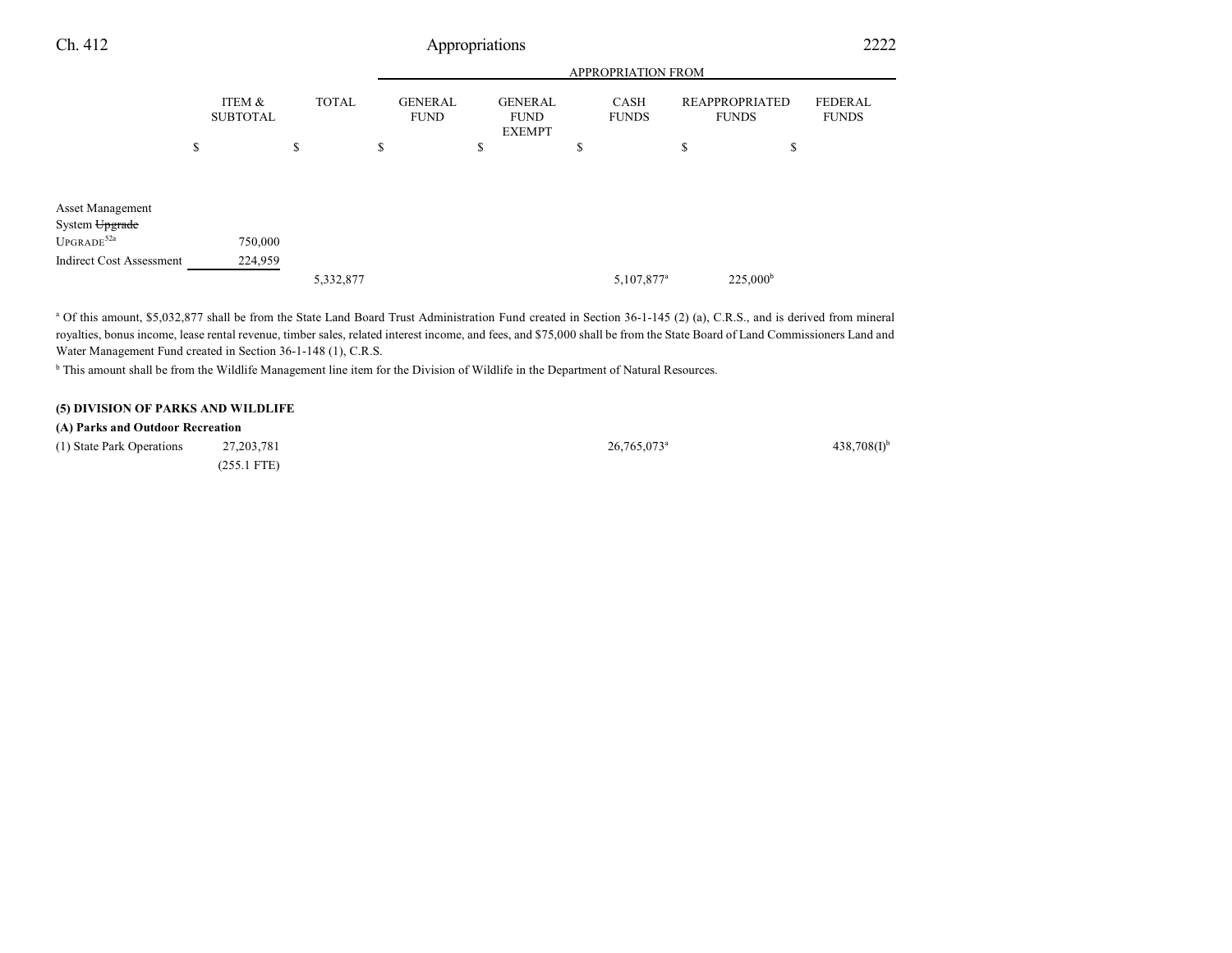<sup>a</sup> Of this amount, \$17,800,415 shall be from the Parks and Outdoor Recreation Cash Fund created in Section 33-10-111 (1), C.R.S., \$4,335,000 (I) shall be from Great Outdoors Colorado Program established in Article XXVII, Section 1 of the State Constitution, and is shown for informational purposes only, \$2,243,971 shall be from the Operational Account of the Severance Tax Trust Fund pursuant to Section 39-29-109.3 (1) (f), C.R.S., \$1,859,306 (I) shall be from Lottery proceeds pursuant to Section 3 of Article XXVII of the State Constitution, and is shown for informational purposes only, \$122,690 shall be from the Snowmobile Recreation Fund created in Section 33-14-106, C.R.S., \$7,437 shall be from the Off-highway Vehicle Recreation Fund created in Section 33-14.5-106 (1), C.R.S., and \$396,254 shall be from various sources of cash funds.

<sup>b</sup> This amount is anticipated to be received from the United States Bureau of Reclamation through a cost-sharing agreement to address the net operating deficit of Paonia, Vega, Rifle Gap, Crawford, and Navajo State parks.

| (2) Special Purpose           |           |                           |                           |
|-------------------------------|-----------|---------------------------|---------------------------|
| Snowmobile Program            | 1,000,924 | $1,000,924$ <sup>a</sup>  |                           |
|                               |           | $(1.3$ FTE)               |                           |
| <b>River Outfitters</b>       |           |                           |                           |
| Regulation                    | 142,966   | $142,966^{\rm b}$         |                           |
|                               |           | $(0.5$ FTE)               |                           |
| Off-highway Vehicle           |           |                           |                           |
| Program                       | 532,501   | 532,501°                  |                           |
|                               |           | $(3.0$ FTE)               |                           |
| Off-highway                   |           |                           |                           |
| Vehicle Grants <sup>53</sup>  | 4,000,000 | $4,000,000$ <sup>c</sup>  |                           |
| Federal Grants                | 750,000   |                           | 750,000(I) <sup>d</sup>   |
| S.B. 03-290                   |           |                           |                           |
| Enterprise Fund               | 200,000   | $200,000^{\circ}$         |                           |
| <b>Information Technology</b> | 1,301,500 | 1,301,500(I) <sup>f</sup> |                           |
| Natural Resource              |           |                           |                           |
| Protection                    | 600,000   | $150,000(I)^g$            | $450,000(I)$ <sup>h</sup> |
| Miscellaneous                 |           |                           |                           |
| <b>Small Projects</b>         | 2,000,000 | 2,000,000(I) <sup>f</sup> |                           |
| Ch. 412                       |           | Appropriations            | 2223                      |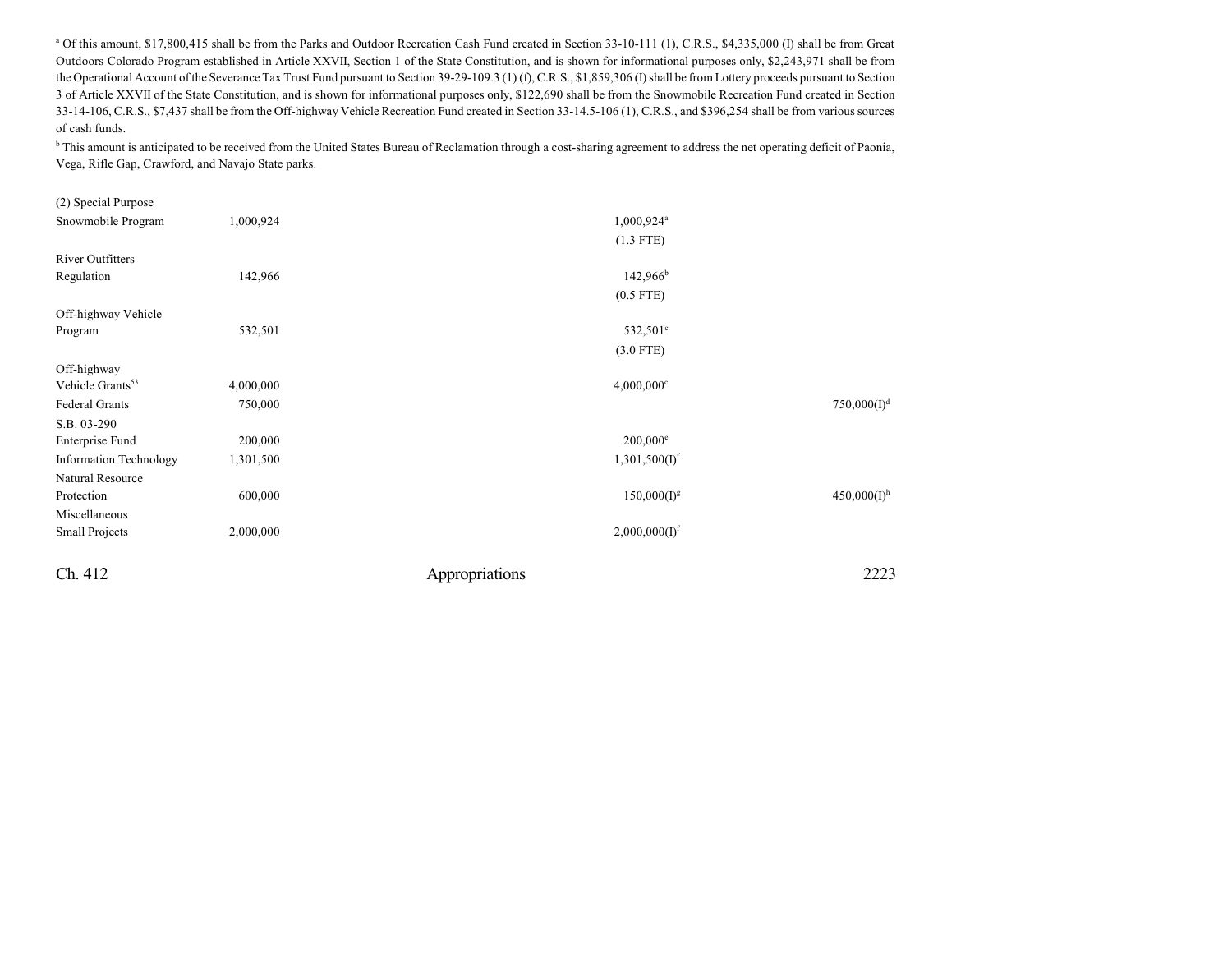|                                      |                           |              |                               |                                                | <b>APPROPRIATION FROM</b>   |                                       |                                |
|--------------------------------------|---------------------------|--------------|-------------------------------|------------------------------------------------|-----------------------------|---------------------------------------|--------------------------------|
|                                      | ITEM &<br><b>SUBTOTAL</b> | <b>TOTAL</b> | <b>GENERAL</b><br><b>FUND</b> | <b>GENERAL</b><br><b>FUND</b><br><b>EXEMPT</b> | <b>CASH</b><br><b>FUNDS</b> | <b>REAPPROPRIATED</b><br><b>FUNDS</b> | <b>FEDERAL</b><br><b>FUNDS</b> |
|                                      | \$                        | \$           | \$                            | \$                                             | \$                          | \$<br>\$                              |                                |
| Trails Grants<br>S.B. 08-226 Aquatic | 2,200,000                 |              |                               |                                                | $1,800,000(I)^{i}$          |                                       | $400,000(I)^{j}$               |
| Nuisance Species                     | 2,548,520                 |              |                               |                                                | $2,548,520(I)^k$            |                                       |                                |
|                                      |                           |              |                               |                                                | $(4.0$ FTE)                 |                                       |                                |
| <b>Indirect Cost Assessment</b>      | 1,777,457                 |              |                               |                                                | 1,739,891                   |                                       | $37,566$ (I) <sup>m</sup>      |
|                                      | 17,053,868                |              |                               |                                                |                             |                                       |                                |

a This amount shall be from the Snowmobile Recreation Fund created in Section 33-14-106, C.R.S.

<sup>b</sup> Of this amount, \$104,466 shall be from the River Outfitters Cash Fund created in Section 33-32-111, C.R.S., and \$38,500 shall be from the Parks and Outdoor Recreation Cash Fund created in Section 33-10-111 (1), C.R.S.

c These amounts shall be from the Off-highway Vehicle Recreation Fund created in Section 33-14.5-106 (1), C.R.S.

<sup>d</sup> This amount reflects funds anticipated to be received from the United States Coast Guard's Boat Safety Program.

e This amount shall be from the Parks and Outdoor Recreation Cash Fund established pursuant to Section 33-10-111 (1), C.R.S.

f These amounts shall be from lottery proceeds pursuant to Section 3 of Article XXVII of the State Constitution, and are shown for informational purposes only.

g This amount shall be from the Great Outdoors Colorado Program established in Section 1 of Article XXVII of the State Constitution, and is shown for informational purposes only.

<sup>h</sup> This amount reflects anticipated funds from the Federal Emergency Management Agency's Predisaster Mitigation Program.

<sup>i</sup> Of this amount, \$1,650,000 shall be from the Great Outdoors Colorado Program established in Section 1 of Article XXVII of the State Constitution, and is shown for informational purposes only, and \$150,000 shall be from lottery proceeds pursuant to Section 3 of Article XXVII of the State Constitution, and is shown for informational purposes only.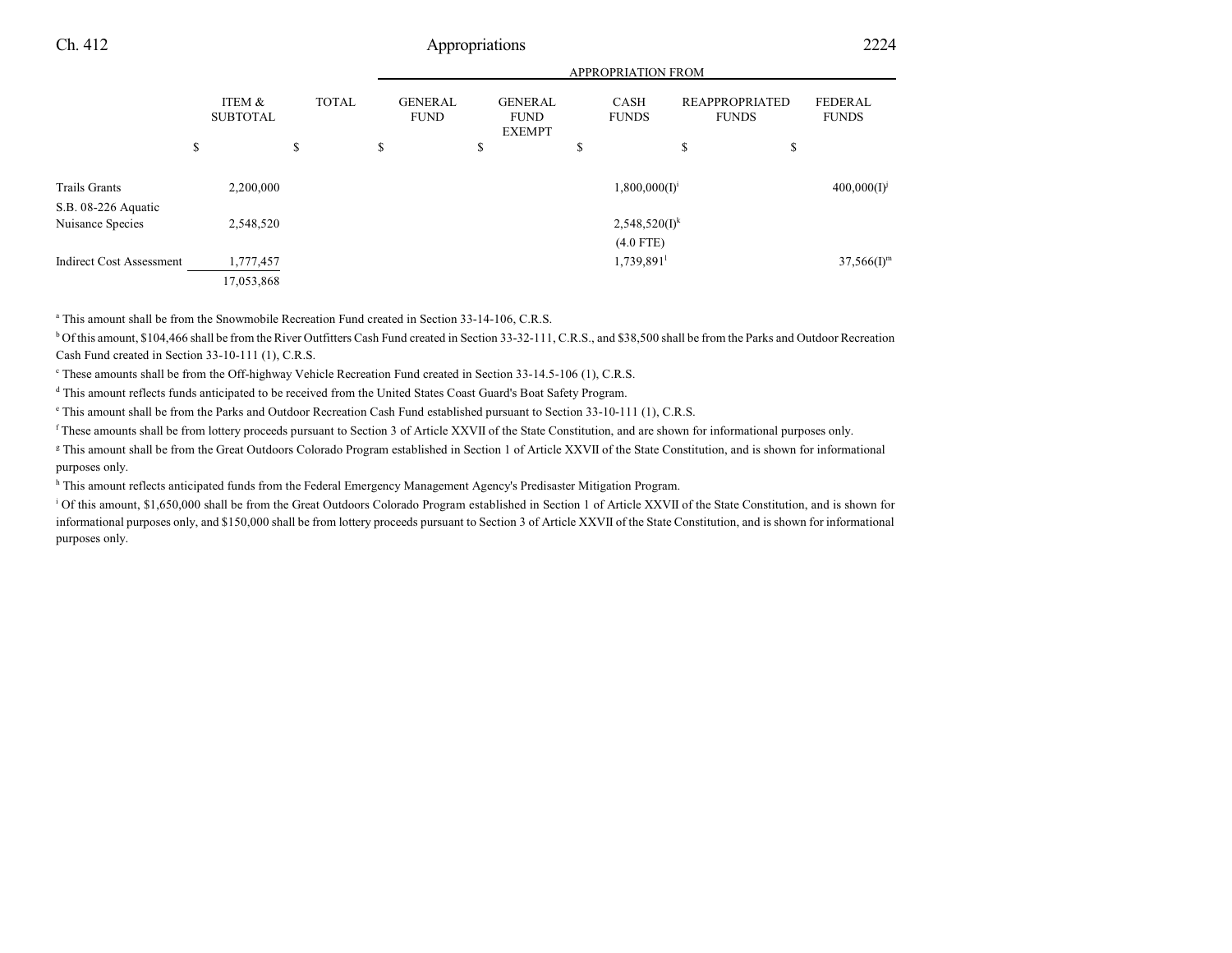<sup>j</sup> This amount reflects anticipated funds from the United States Department of the Interior National Park Service Land and Water Conservation Fund State Assistance Program.

<sup>k</sup> This amount shall be from the Division of Parks and Outdoor Recreation Aquatic Nuisance Species Fund created in Section 33-10.5-108 (1) (a), C.R.S., and is continuously appropriated.

<sup>1</sup> Of this amount, \$1,613,465 shall be from the Parks and Outdoor Recreation Cash Fund created in Section 33-10-111 (1), C.R.S., and \$126,426 shall be from the Operational Account of the Severance Tax Trust Fund pursuant to Section 39-29-109.3 (1) (f), C.R.S.

m This amount reflects anticipated funds from indirect cost recoveries on various federal grants.

### **(B) Wildlife**

| (1) Division Operations       |               |         |                         |                     |
|-------------------------------|---------------|---------|-------------------------|---------------------|
| Director's Office             | 1,857,086     |         |                         |                     |
|                               | $(15.7$ FTE)  |         |                         |                     |
| Wildlife Management           | 69,822,120    |         |                         |                     |
|                               | $(547.9$ FTE) |         |                         |                     |
| <b>Technical Services</b>     | 6,400,796     |         |                         |                     |
|                               | $(59.0$ FTE)  |         |                         |                     |
| <b>Information Technology</b> | 1,580,395     |         |                         |                     |
|                               | 79,660,397    | 500,000 | 60,323,082 <sup>a</sup> | $18,837,315(I)^{b}$ |

<sup>a</sup> Of this amount, \$51,958,082 shall be from the Wildlife Cash Fund created in Section 33-1-112 (1) (a), C.R.S., \$6,200,000 (I) shall be from the Great Outdoors Colorado Program established in Section 1 of Article XXVII of the State Constitution, and is shown for informational purposes only, \$1,100,000 shall be from the Wildlife Management Public Education Fund created in Section 33-1-112 (3.5) (a), C.R.S., \$500,000 shall be from subscription revenues from Colorado Outdoors Magazine, \$400,000 shall be from the Nongame and Endangered Wildlife Cash Fund created in Section 39-22-703 (1), C.R.S., \$150,000 shall be from cash grants and donations, and \$15,000 shall be from the Federal Aid Projects Income Fund.

b This amount shall be from various sources of federal funds, including Pittman-Robinson Wildlife Restoration funds, Dingell-Johnson Sport Fish Restoration funds, United States Department of Interior Fish and Wildlife Service, United States Fish and Wildlife Service State Wildlife Grants, and Cooperative Endangered Species Conservation funds.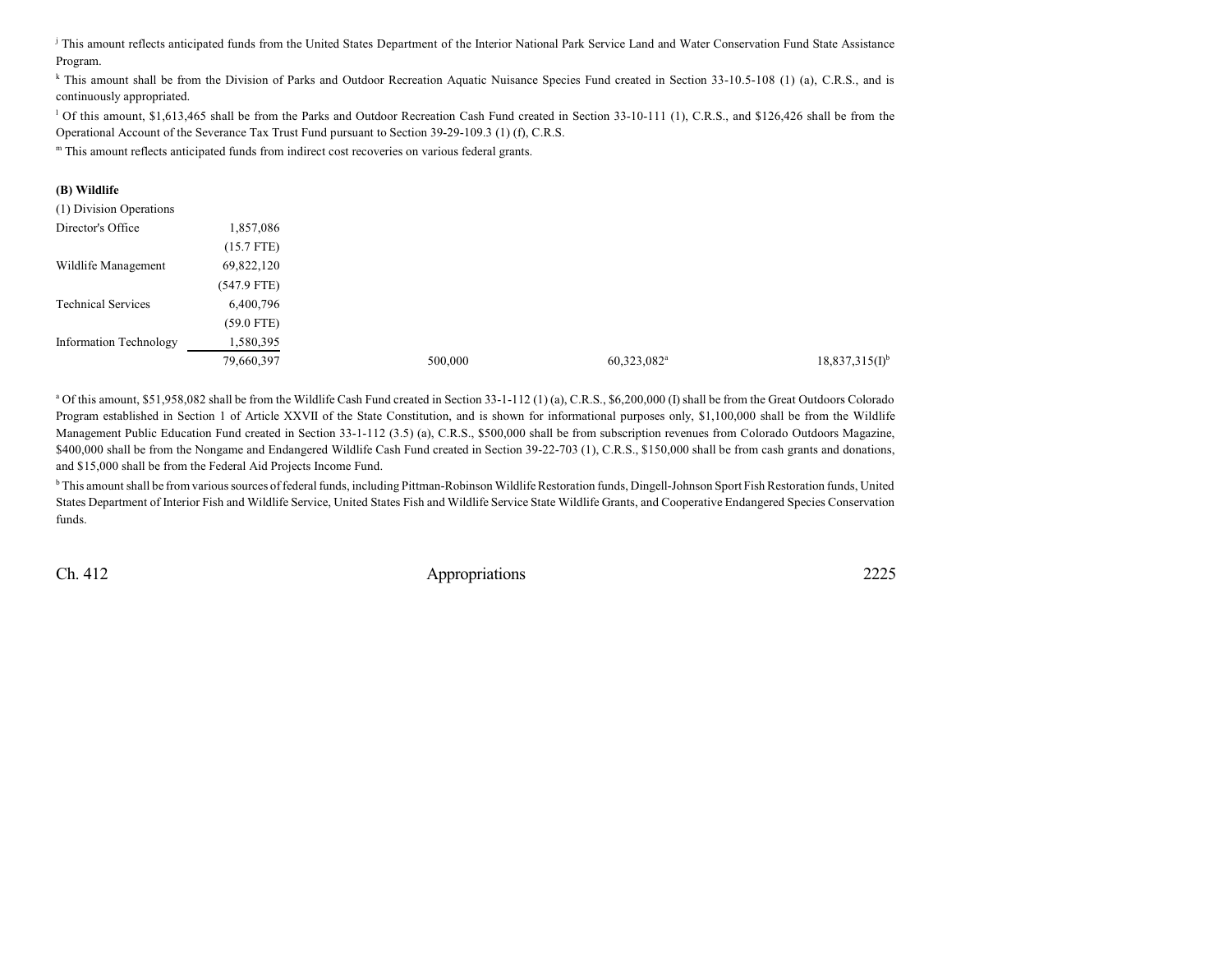|                                 |                           |              | <b>APPROPRIATION FROM</b> |                               |    |                                                |    |                          |    |                                       |                                |
|---------------------------------|---------------------------|--------------|---------------------------|-------------------------------|----|------------------------------------------------|----|--------------------------|----|---------------------------------------|--------------------------------|
|                                 | ITEM &<br><b>SUBTOTAL</b> | <b>TOTAL</b> |                           | <b>GENERAL</b><br><b>FUND</b> |    | <b>GENERAL</b><br><b>FUND</b><br><b>EXEMPT</b> |    | CASH<br><b>FUNDS</b>     |    | <b>REAPPROPRIATED</b><br><b>FUNDS</b> | <b>FEDERAL</b><br><b>FUNDS</b> |
|                                 | \$                        | \$           | \$                        |                               | \$ |                                                | \$ |                          | \$ | \$                                    |                                |
|                                 |                           |              |                           |                               |    |                                                |    |                          |    |                                       |                                |
| (2) Special Purpose             |                           |              |                           |                               |    |                                                |    |                          |    |                                       |                                |
| Discretionary Fund              | 160,000                   |              |                           |                               |    |                                                |    | $160,000^a$              |    |                                       |                                |
| Game Damage Claims              |                           |              |                           |                               |    |                                                |    |                          |    |                                       |                                |
| and Prevention                  | 1,282,500                 |              |                           |                               |    |                                                |    | 1,282,500 <sup>a</sup>   |    |                                       |                                |
| <b>Instream Flow Program</b>    | 296,027                   |              |                           |                               |    |                                                |    | 296,027 <sup>a</sup>     |    |                                       |                                |
| Habitat Partnership             |                           |              |                           |                               |    |                                                |    |                          |    |                                       |                                |
| Program                         | 2,500,000                 |              |                           |                               |    |                                                |    | $2,500,000(I)^{b}$       |    |                                       |                                |
| S.B. 08-226 Aquatic             |                           |              |                           |                               |    |                                                |    |                          |    |                                       |                                |
| Nuisance Species                | 1,304,544                 |              |                           |                               |    |                                                |    | $1,304,544(I)^c$         |    |                                       |                                |
| Grants and Habitat              |                           |              |                           |                               |    |                                                |    |                          |    |                                       |                                |
| Partnerships <sup>54</sup>      | 1,625,000                 |              |                           |                               |    |                                                |    | $1,625,000$ <sup>d</sup> |    |                                       |                                |
| <b>Asset Maintenance</b>        |                           |              |                           |                               |    |                                                |    |                          |    |                                       |                                |
| and Repairs <sup>55</sup>       | 606,880                   |              |                           |                               |    |                                                |    | $606,880$ <sup>a</sup>   |    |                                       |                                |
| <b>Indirect Cost Assessment</b> | 3,979,346                 |              |                           |                               |    |                                                |    | 3,349,809 <sup>a</sup>   |    |                                       | 629,537(I)                     |
|                                 | 11,754,297                |              |                           |                               |    |                                                |    |                          |    |                                       |                                |

<sup>a</sup> These amounts shall be from the Wildlife Cash Fund created in Section 33-1-112 (1) (a), C.R.S.

<sup>b</sup> This amount shall be from the Habitat Partnership Cash Fund created in Section 33-1-112 (8) (a), C.R.S. The moneys in the Habitat Partnership Cash Fund are continuously appropriated pursuant to Section 33-1-112 (8) (e) (II), C.R.S.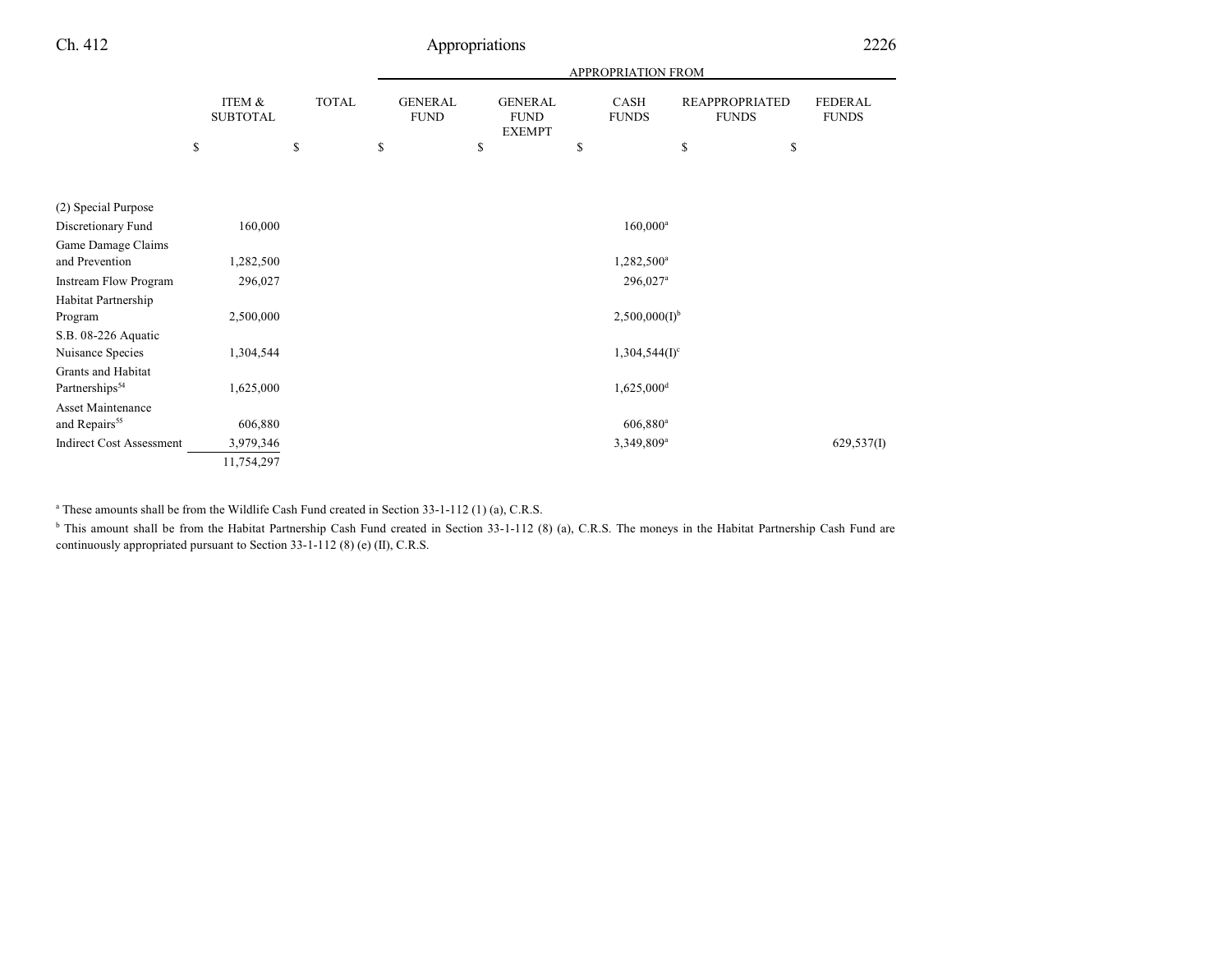<sup>c</sup> This amount shall be from the Division of Wildlife Aquatic Nuisance Species Fund created in Section 33-10.5-108 (2) (a), C.R.S., and is continuously appropriated to the Division of Wildlife.

<sup>d</sup> Of this amount, \$1,425,000 shall be from the Wildlife Cash Fund created in Section 33-1-112 (1) (a), C.R.S., and \$200,000 shall be from the sale of waterfowl stamps created pursuant to Section 33-4-102.5 (3) (a), C.R.S.

#### 135,672,343

### **(6) COLORADO WATER CONSERVATION BOARD**

| (A) Administration            |              |               |  |
|-------------------------------|--------------|---------------|--|
| Personal Services             | 2,886,953    |               |  |
|                               | $(30.0$ FTE) |               |  |
| <b>Operating Expenses</b>     | 472,761      |               |  |
| <b>River Decision Support</b> |              |               |  |
| Systems                       | 456,784      |               |  |
|                               | $(4.0$ FTE)  |               |  |
|                               | 3,816,498    | $3,524,911^a$ |  |
|                               |              |               |  |

<sup>a</sup> Of this amount, \$3,481,161 shall be from reserves in the Colorado Water Conservation Board Construction Fund created in Section 37-60-121 (1) (a), C.R.S., and \$43,750 shall be from the Operational Account of the Severance Tax Trust Fund pursuant to Section 39-29-109.3 (1) (d), C.R.S. <sup>b</sup> This amount shall be from the Wildlife Cash Fund created in Section 33-1-112 (1) (a), C.R.S.

| $130, 196(I)^{b}$ |
|-------------------|
|                   |
|                   |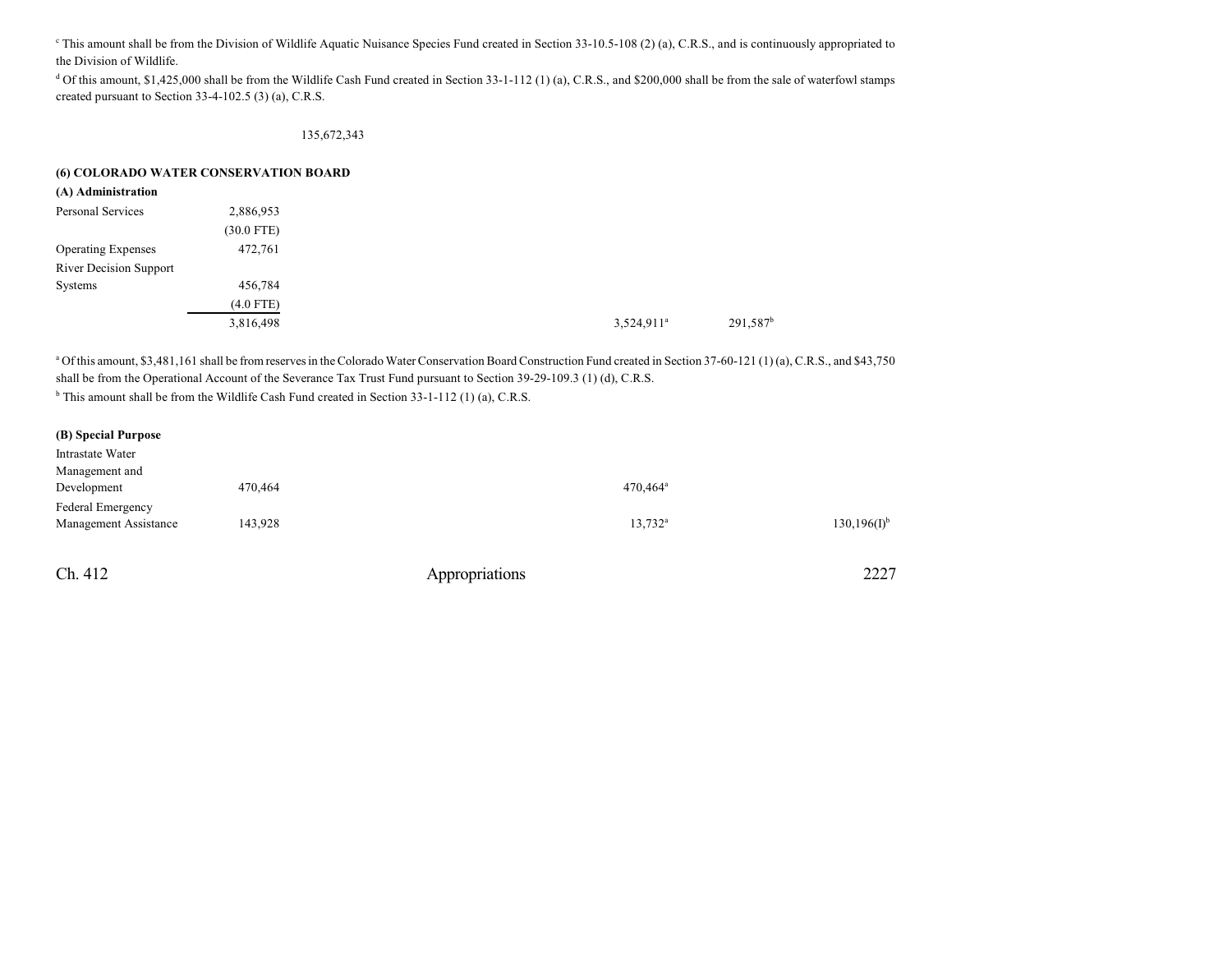|                                 |                           |              |                               |                                                | <b>APPROPRIATION FROM</b> |                                       |                         |
|---------------------------------|---------------------------|--------------|-------------------------------|------------------------------------------------|---------------------------|---------------------------------------|-------------------------|
|                                 | ITEM &<br><b>SUBTOTAL</b> | <b>TOTAL</b> | <b>GENERAL</b><br><b>FUND</b> | <b>GENERAL</b><br><b>FUND</b><br><b>EXEMPT</b> | CASH<br><b>FUNDS</b>      | <b>REAPPROPRIATED</b><br><b>FUNDS</b> | FEDERAL<br><b>FUNDS</b> |
|                                 | \$                        | \$           | \$                            | \$                                             | \$                        | \$<br>\$                              |                         |
|                                 | $(2.0$ FTE)               |              |                               |                                                |                           |                                       |                         |
| Weather Modification            | 25,000                    |              |                               |                                                | $25,000^{\circ}$          |                                       |                         |
| Water Conservation              |                           |              |                               |                                                |                           |                                       |                         |
| Program                         | 285,166                   |              |                               |                                                | $285,166^a$               |                                       |                         |
|                                 |                           |              |                               |                                                | $(4.0$ FTE)               |                                       |                         |
| Water Efficiency                |                           |              |                               |                                                |                           |                                       |                         |
| <b>Grant Program</b>            | 598,788                   |              |                               |                                                | 598,788 <sup>d</sup>      |                                       |                         |
|                                 |                           |              |                               |                                                | $(1.0$ FTE)               |                                       |                         |
| Severance Tax Fund              | 1,275,500                 |              |                               |                                                | 1,275,500°                |                                       |                         |
| <b>Interbasin Compacts</b>      | 1,141,167                 |              |                               |                                                | $1,141,167$ <sup>f</sup>  |                                       |                         |
|                                 |                           |              |                               |                                                | $(3.7$ FTE)               |                                       |                         |
| Platte River Basin              |                           |              |                               |                                                |                           |                                       |                         |
| Cooperative Agreement           | 231,534                   |              |                               |                                                | 231,534 <sup>g</sup>      |                                       |                         |
|                                 |                           |              |                               |                                                | $(1.0$ FTE)               |                                       |                         |
| S.B. 02-87                      |                           |              |                               |                                                |                           |                                       |                         |
| Colorado Watershed              |                           |              |                               |                                                |                           |                                       |                         |
| Protection Fund                 | 119,942                   |              |                               |                                                | 119,942 <sup>h</sup>      |                                       |                         |
| <b>Indirect Cost Assessment</b> | 501,575                   |              |                               |                                                | 491,158 <sup>a</sup>      |                                       | $10,417(I)^{b}$         |
|                                 | 4,793,064                 |              |                               |                                                |                           |                                       |                         |

<sup>a</sup> These amounts shall be from the Colorado Water Conservation Board Construction Fund created in Section 37-60-121 (1) (a), C.R.S.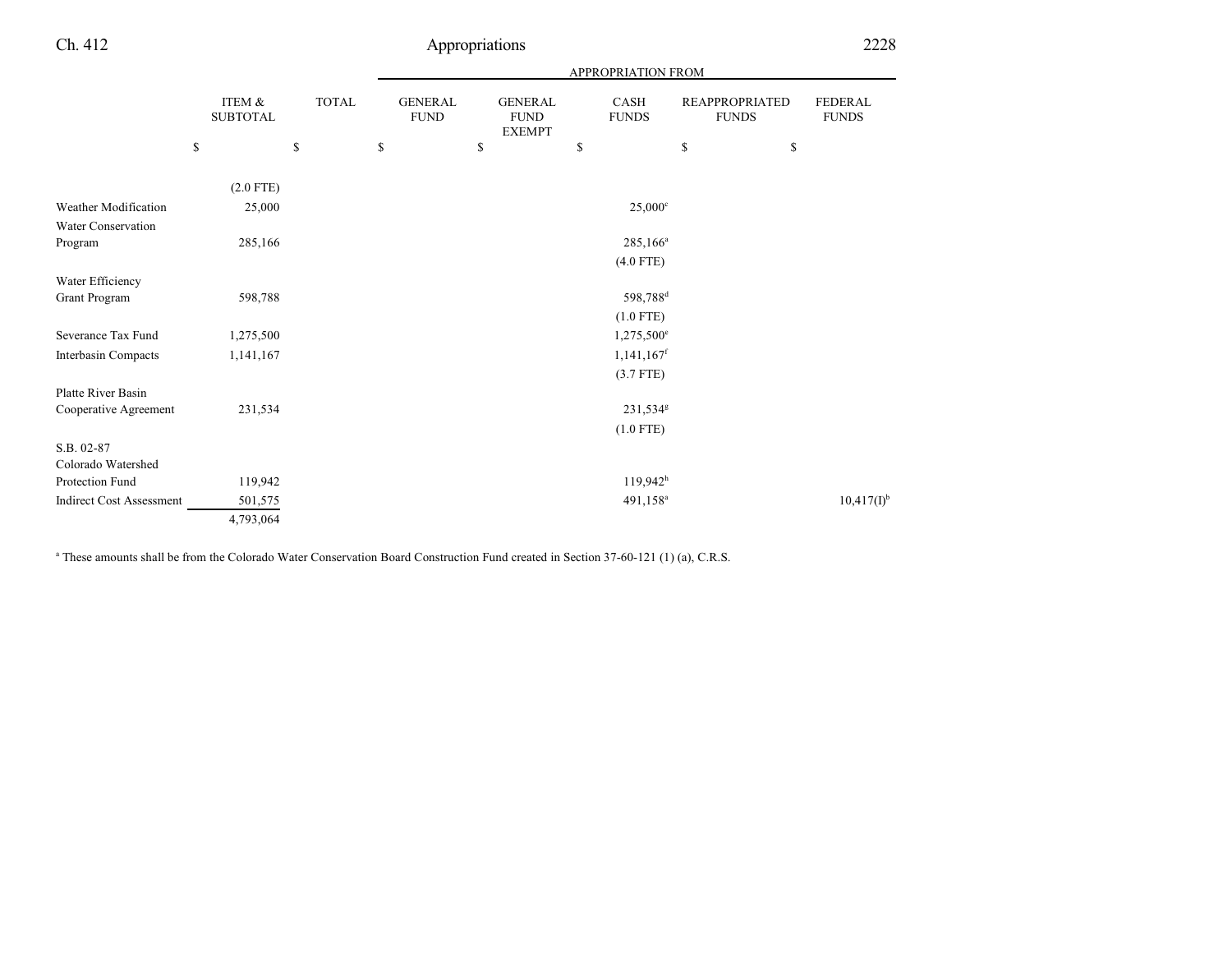<sup>b</sup> These amounts shall be from the Federal Emergency Management Agency's Map Modernization Program and Community Assistance.

This amount shall be from weather modification permit fees pursuant to Section 36-20-113 (1), C.R.S.

<sup>d</sup> Of this amount, \$498,788 shall be from the Water Efficiency Grant Program Cash Fund created in Section 37-60-126 (12) (a) (I), C.R.S., and \$100,000 shall be from reserves in the Colorado Water Conservation Board Construction Fund created in Section 37-60-121 (1) (a), C.R.S.

e This amount shall be from the Operational Account of the Severance Tax Trust Fund pursuant to Section 39-29-109.3 (1) (d), C.R.S.

<sup>f</sup> Of this amount, \$741,167 (I) shall be from the Interbasin Compact Committee Operation Fund created in Section 37-75-107, C.R.S., is continuously appropriated to the Colorado Water Conservation Board, and is shown for informational purposes only, and \$400,000 shall be from reserves in the Colorado Water Conservation Board Construction Fund created in Section 37-60-121 (1) (a), C.R.S.

g This amount shall be from the Fish and Wildlife Resources Fund created in Section 37-60-121 (6), C.R.S.

<sup>h</sup> This amount shall be from the Colorado Healthy Rivers Fund created in Section 39-22-2403 (1) C.R.S.

8,609,562

#### **(7) WATER RESOURCES DIVISION**

| (A) Division Operations |               |            |                      |                |
|-------------------------|---------------|------------|----------------------|----------------|
| Water Administration    | 19,174,566    | 18,534,732 | 639,834 <sup>a</sup> |                |
|                         | $(245.1$ FTE) |            |                      |                |
| Well Inspection         | 358,873       |            | 358,873 <sup>b</sup> |                |
|                         |               |            | $(3.0$ FTE)          |                |
| Satellite Monitoring    |               |            |                      |                |
| System                  | 499,857       | 194,968    | 304,889°             |                |
|                         | $(2.0$ FTE)   |            |                      |                |
| Federal Grants          | 194,260       |            |                      | $194,260(I)^d$ |
| River Decision          |               |            |                      |                |
| <b>Support Systems</b>  | 206,232       |            | $206,232^e$          |                |
|                         |               |            | $(2.0$ FTE)          |                |
|                         | 20,433,788    |            |                      |                |
|                         |               |            |                      |                |
|                         |               |            |                      |                |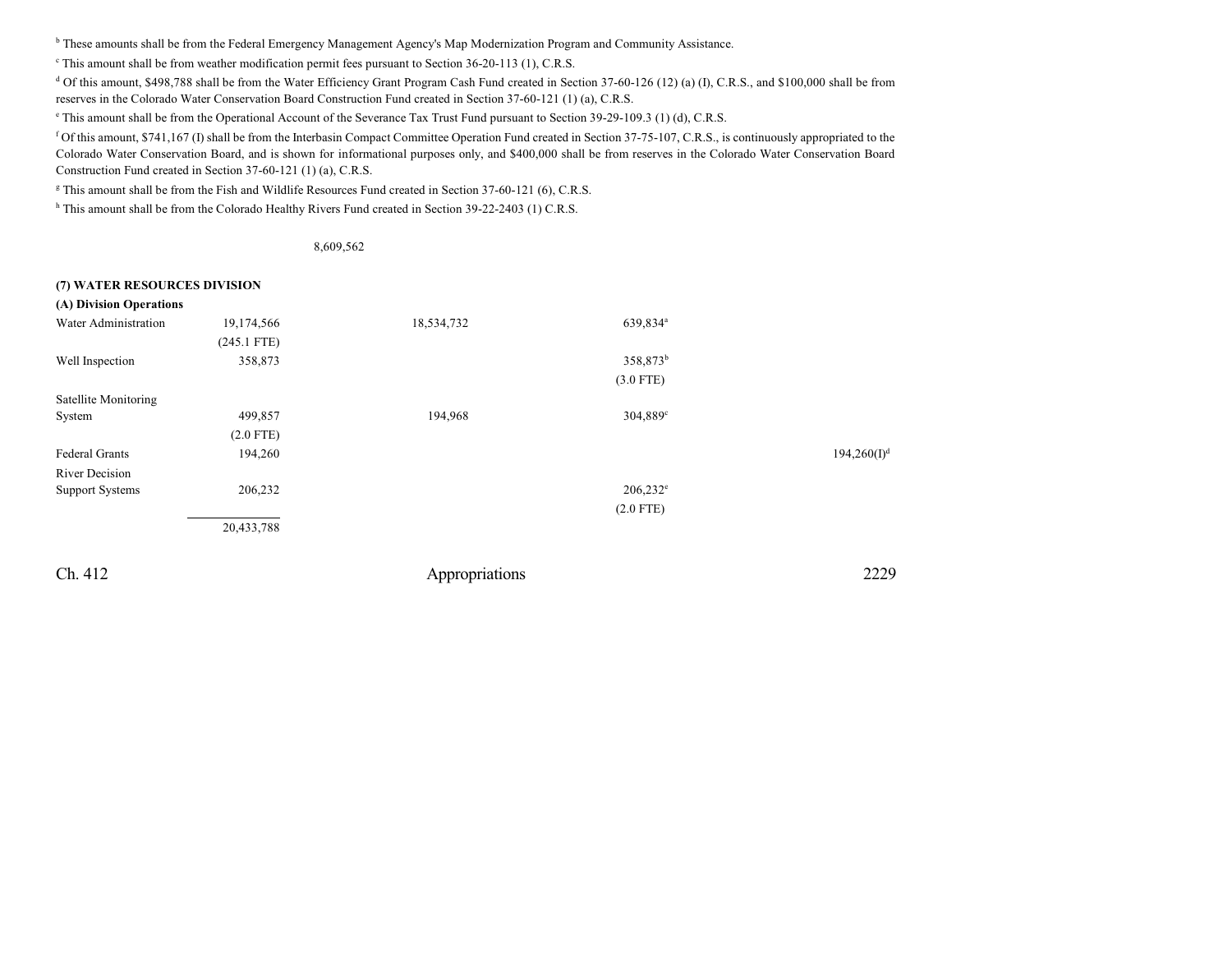|                                      |        | APPROPRIATION FROM             |  |                               |  |                             |  |                                       |  |                                |  |
|--------------------------------------|--------|--------------------------------|--|-------------------------------|--|-----------------------------|--|---------------------------------------|--|--------------------------------|--|
| <b>ITEM &amp;</b><br><b>SUBTOTAL</b> | TOTAL. | <b>GENER AL</b><br><b>FUND</b> |  | <b>GENERAL</b><br><b>FUND</b> |  | <b>CASH</b><br><b>FUNDS</b> |  | <b>REAPPROPRIATED</b><br><b>FUNDS</b> |  | <b>FEDERAL</b><br><b>FUNDS</b> |  |
|                                      |        |                                |  | <b>EXEMPT</b>                 |  |                             |  |                                       |  |                                |  |
|                                      |        |                                |  |                               |  |                             |  |                                       |  |                                |  |

APPROPRIATION FROM

a This amount shall be from the Water Resources Cash Fund created in Section 37-80-111.7 (1), C.R.S.

<sup>b</sup> This amount shall be from the Well Inspection Cash Fund created in Section 37-80-111.5 (1) (d), C.R.S.

c This amount shall be from the Satellite Monitoring System Cash Fund created in Section 37-80-111.5 (1) (c), C.R.S.

d This amount reflects funds anticipated to be received from the Federal Emergency Management Agency's National Dam Safety Program.

e This amount shall be from the Colorado Water Conservation Board Construction Fund created in Section 37-60-121 (1) (a), C.R.S.

| (B) Special Purpose             |         |                  |                |
|---------------------------------|---------|------------------|----------------|
| Dam Emergency Repair            | 50,000  | $50,000^{\rm a}$ |                |
| H.B. 03-1334 Temporary          |         |                  |                |
| Interruptible Water             |         |                  |                |
| Supply Agreements               | 61,589  | $61,589^b$       |                |
| <b>Indirect Cost Assessment</b> | 27,619  | $25,379^{\circ}$ | $2,240(I)^{d}$ |
|                                 | 139,208 |                  |                |

a This amount shall be from the Colorado Water Conservation Board Construction Fund created in Section 37-60-121 (1) (a), C.R.S.

<sup>b</sup> This amount shall be from the Water Resources Cash Fund created in Section 37-80-111.7 (1), C.R.S.

<sup>c</sup> Of this amount, \$15,270 shall be from the Water Resources Cash Fund created in Section 37-80-111.7 (1), C.R.S., and \$10,109 shall be from the Colorado Water Conservation Board Construction Fund created in Section 37-60-121 (1) (a), C.R.S.

<sup>d</sup> This amount reflects anticipated funds from indirect cost recoveries on various federal funds.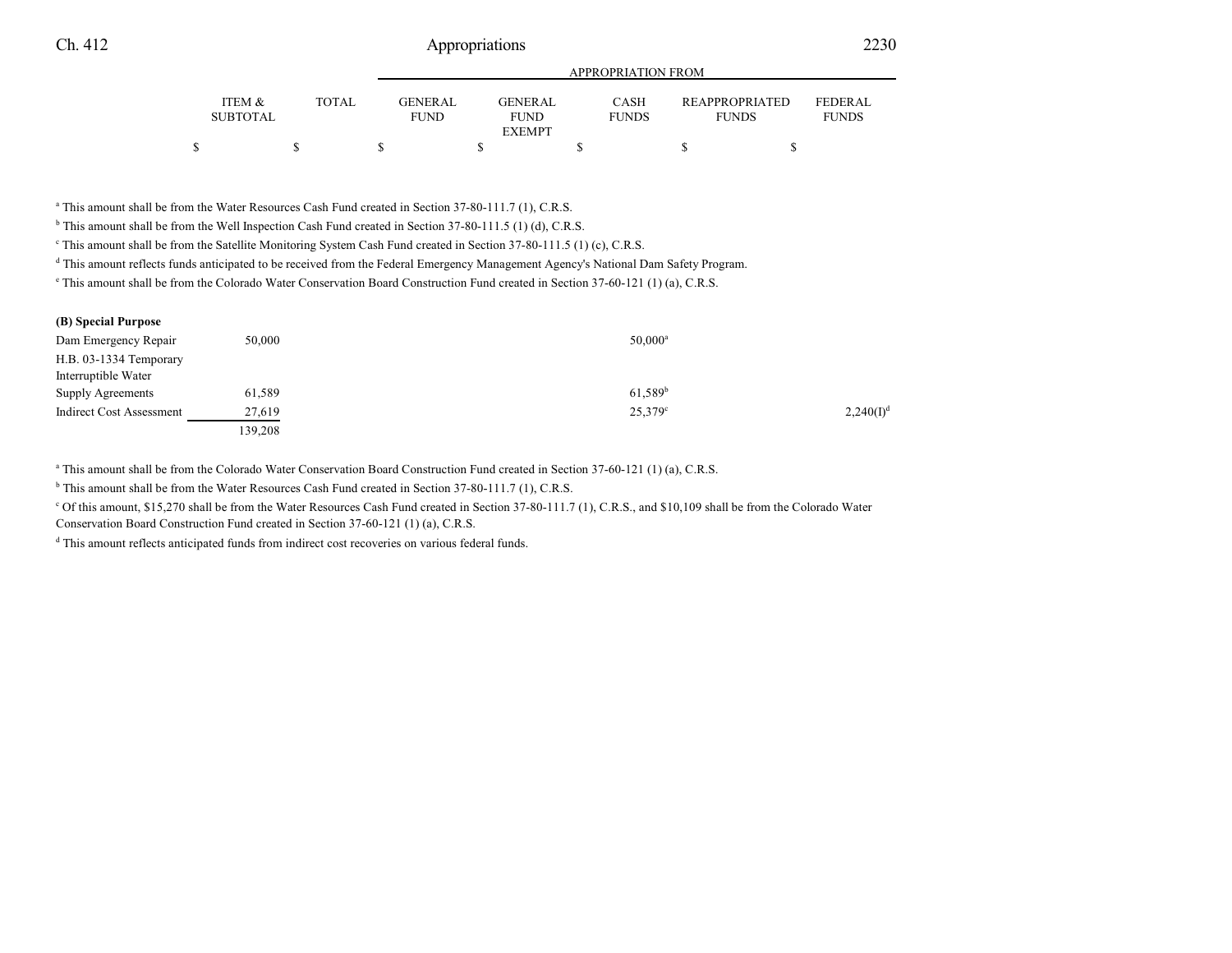#### **TOTALS PART XIV (NATURAL**

| <b>UMBEDIAL</b>  |               |              |                          |                        |                           |
|------------------|---------------|--------------|--------------------------|------------------------|---------------------------|
| <b>RESOURCES</b> | \$241,007,024 | \$24,978,508 | <del>\$178,674,931</del> | <del>\$8,774,311</del> | \$28,579,274 <sup>b</sup> |
|                  | 241, 174, 187 | 25.126.713   | 178,730,730 <sup>a</sup> | 8,778,322              | 28,538,422 <sup>b</sup>   |

<sup>a</sup> Of this amount, \$24,740,037 contains an (I) notation, and <del>\$11,339,855</del> \$11,417,040 is from the Operational Account of the Severance Tax Trust Fund pursuant to Section 39-29-109.3 (1), C.R.S.

 $<sup>b</sup>$ This amount contains an (I) notation.</sup>

**FOOTNOTES** -- The following statements are referenced to the numbered footnotes throughout section 2.

- 48 Department of Natural Resources, Division of Reclamation, Mining, and Safety, Inactive Mines, Mine Site Reclamation -- It is the intent of the General Assembly that these funds shall remain available until completion of the project or the close of FY 2015-16, whichever comes first. At project completion or the end of the three-year period, any unexpended balances shall revert to the Operational Account of the Severance Tax Trust Fund from which they were appropriated.
- 49 Department of Natural Resources, Division of Reclamation, Mining, and Safety, Inactive Mines, Reclamation of Forfeited Mine Sites -- It is the intent of the General Assembly that the appropriation to this line item remain available until the completion of the project or the close of FY 2015-16, whichever comes first. At project completion or the end of the three-year period, any unexpended amount shall revert to the Operational Account of the Severance Tax Trust Fund, from which this appropriation was made.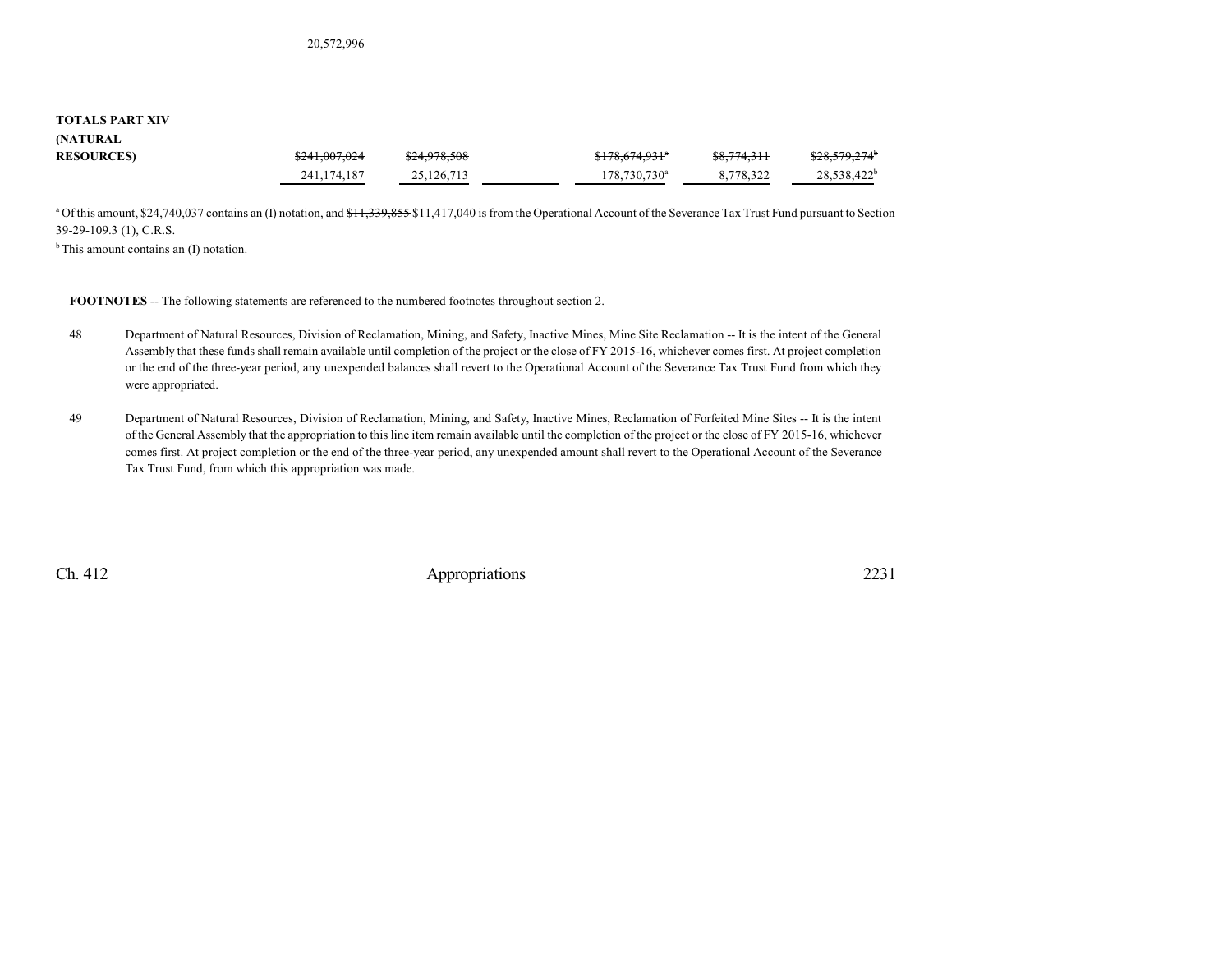|                           |       |                                | APPROPRIATION FROM       |                             |                                       |                                |  |  |  |  |  |
|---------------------------|-------|--------------------------------|--------------------------|-----------------------------|---------------------------------------|--------------------------------|--|--|--|--|--|
| ITEM &<br><b>SUBTOTAL</b> | TOTAL | <b>GENER AL</b><br><b>FUND</b> | GENER AL.<br><b>FUND</b> | <b>CASH</b><br><b>FUNDS</b> | <b>REAPPROPRIATED</b><br><b>FUNDS</b> | <b>FEDERAL</b><br><b>FUNDS</b> |  |  |  |  |  |
|                           |       |                                | <b>EXEMPT</b>            |                             |                                       |                                |  |  |  |  |  |
|                           |       |                                |                          |                             |                                       |                                |  |  |  |  |  |

- 50 Department of Natural Resources, Division of Reclamation, Mining, and Safety, Minerals, Program Costs -- It is the intent of the General Assembly that \$99,850 of the cash funds appropriation to this line item from the Operational Account of the Severance Tax Trust Fund remain available until the completion of the electronic permitting system for the Division of Reclamation, Mining, and Safety or the close of FY 2014-15, whichever comes first. At project completion or the end of the two-year period, any unexpended amount shall revert to the Operational Account of the Severance Tax Trust Fund, from which this appropriation was made.
- 51 Department of Natural Resources, Oil and Gas Conservation Commission, Emergency Response -- It is the intent of the General Assembly that funding for this line item be expended in the event that there is an oil and gas related emergency under the jurisdiction of the Oil and Gas Conservation Commission. The purpose of this funding is for investigation, prevention, monitoring, and mitigation of circumstances which are caused by or are alleged to be associated with oil and gas activities and which call for immediate action by the Oil and Gas Conservation Commission. An emergency creates a threat to public health, safety, or welfare or to the environment as proclaimed by the Oil and Gas Conservation Commission Director and approved by order of the Oil and Gas Conservation Commission.
- 52 Department of Natural Resources, Oil and Gas Conservation Commission, Special Environmental Protection and Mitigation Studies -- It is the intent of the General Assembly that funding for this line item be used for special environmental protection and mitigation studies including, but not limited to, gas seepage mitigation studies, outcrop monitoring studies, soil gas surveys in the vicinity of plugged orphaned wells, and baseline water quality and subsequent follow-up studies.
- 52a DEPARTMENT OF NATURAL RESOURCES, STATE BOARD OF LAND COMMISSIONERS, ASSET MANAGEMENT SYSTEM UPGRADE -- THE APPROPRIATION TO THIS LINE ITEM MAY REMAIN AVAILABLE UNTIL THE COMPLETION OF THE PROJECT, OR THE CLOSE OF FY 2015-16, WHICHEVER COMES FIRST.
- 53 Department of Natural Resources, Division of Parks and Wildlife, Parks and Outdoor Recreation, Special Purpose, Off-highway Vehicle Grants -- It is the intent of the General Assembly that the appropriation to this line item remain available until the completion of the project or the close of FY 2015-16, whichever comes first.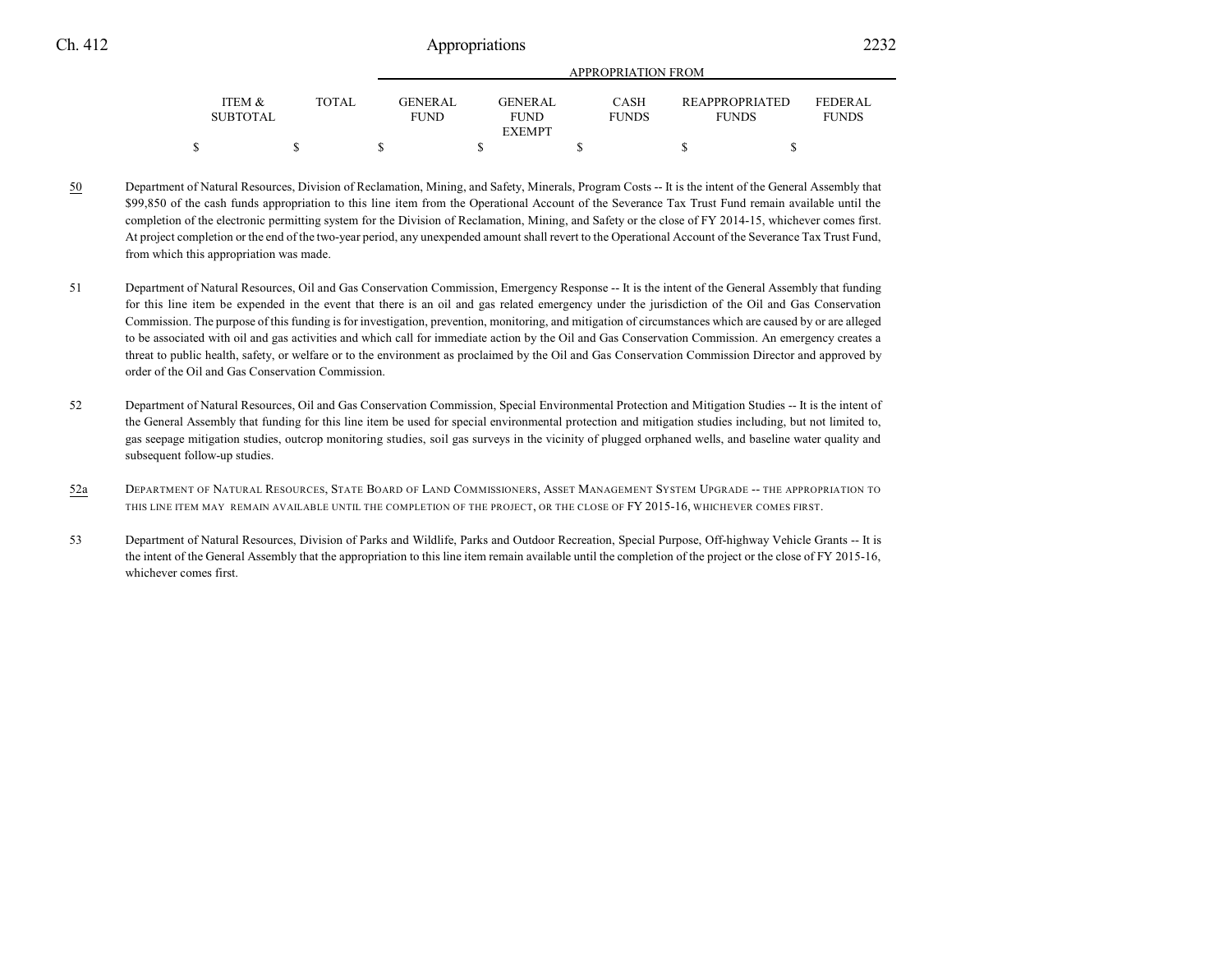- 54 Department of Natural Resources, Division of Parks and Wildlife, Wildlife, Special Purpose, Grants and Habitat Partnerships -- It is the intent of the General Assembly that the appropriation to this line item remain available until the completion of the project or the close of FY 2015-16, whichever comes first.
- 55 Department of Natural Resources, Division of Parks and Wildlife, Wildlife, Special Purpose, Asset Maintenance and Repairs -- It is the intent of the General Assembly that the appropriation to this line item remain available until the completion of the project or the close of FY 2015-16, whichever comes first.

SECTION 2. Appropriation to the department of natural resources for the fiscal year beginning July 1, 2012. In Session Laws of Colorado 2012, Part XIV (5) of section 2 of chapter 305 (HB12-1335), as amended by section 1 of chapter 431, (SB 13-098), **add** footnote 44a, as follows:

## Section 2. **Appropriation.**

## **PART XIV DEPARTMENT OF NATURAL RESOURCES**

### **(5) STATE BOARD OF LAND COMMISSIONERS**

| Program Costs                   | 3,796,994    |           |  |                          |                   |
|---------------------------------|--------------|-----------|--|--------------------------|-------------------|
|                                 | $(37.0$ FTE) |           |  |                          |                   |
| Public Access Program           |              |           |  |                          |                   |
| Damage and                      |              |           |  |                          |                   |
| <b>Enhancement Costs</b>        | 225,000      |           |  |                          |                   |
| <b>Asset Management</b>         |              |           |  |                          |                   |
| System Upgrade                  |              |           |  |                          |                   |
| UPGRADE <sup>44a</sup>          | 750,000      |           |  |                          |                   |
| <b>Indirect Cost Assessment</b> | 202,527      |           |  |                          |                   |
|                                 |              | 4,974,521 |  | $4,749,521$ <sup>a</sup> | $225,000^{\rm b}$ |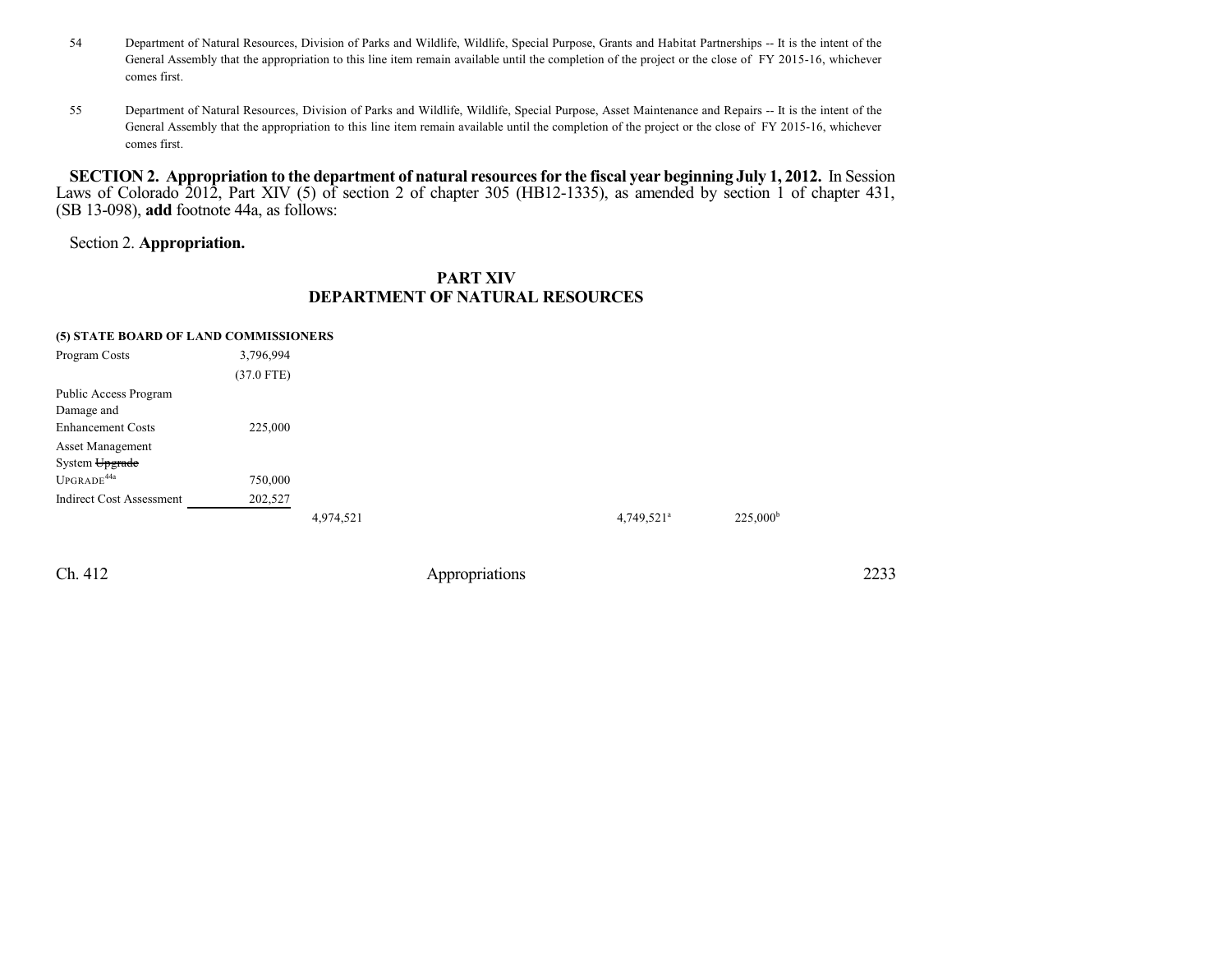|                           |        | APPROPRIATION FROM       |  |                        |  |                             |  |                                       |  |                                |  |
|---------------------------|--------|--------------------------|--|------------------------|--|-----------------------------|--|---------------------------------------|--|--------------------------------|--|
| ITEM &<br><b>SUBTOTAL</b> | TOTAL. | GENER AL.<br><b>FUND</b> |  | GENERAL<br><b>FUND</b> |  | <b>CASH</b><br><b>FUNDS</b> |  | <b>REAPPROPRIATED</b><br><b>FUNDS</b> |  | <b>FEDERAL</b><br><b>FUNDS</b> |  |
|                           |        |                          |  | <b>EXEMPT</b>          |  |                             |  |                                       |  |                                |  |
|                           |        |                          |  |                        |  |                             |  |                                       |  |                                |  |

<sup>a</sup> Of this amount, \$4,674,521 shall be from the State Land Board Trust Administration Fund created in Section 36-1-145 (2) (a), C.R.S., and is derived from mineral royalties, bonus income, lease rental revenue, timber sales, related interest income, and fees, and \$75,000 shall be from the State Board of Land Commissioners Land and Water Management Fund created in Section 36-1-148 (1), C.R.S.

<sup>b</sup> This amount shall be from the Wildlife Management line item for the Division of Wildlife in the Department of Natural Resources.

#### **TOTALS PART XIV (NATURAL**

| , , , , , , , , , , , , , , , |               |              |                            |             |                 |
|-------------------------------|---------------|--------------|----------------------------|-------------|-----------------|
| <b>RESOURCES)</b>             | \$229,122,404 | \$23,512,116 | <del>\$176,229,214</del> * | \$8,636,648 | \$20,744,426    |
|                               | \$229,282,793 | \$23,540,236 | $$176,352,741^a$           | \$8,641,534 | $$20.748.282^b$ |

<sup>a</sup> Of this amount, \$24,876,190 contains an (I) notation, and \$13,352,292 is from the Operational Account of the Severance Tax Trust Fund pursuant to Section 39-29-109.3 (1), C.R.S.

<sup>b</sup> This amount contains an (I) notation.

**FOOTNOTES** -- The following statements are referenced to the numbered footnotes throughout section 2.

41 Department of Natural Resources, Division of Reclamation, Mining, and Safety, Inactive Mines, Mine Site Reclamation -- It is the intent of the General Assembly that these funds shall remain available until completion of the project or the close of FY 2014-15, whichever comes first. At project completion or the end of the three-year period, any unexpended balances shall revert to the Operational Account of the Severance Tax Trust Fund from which they were appropriated.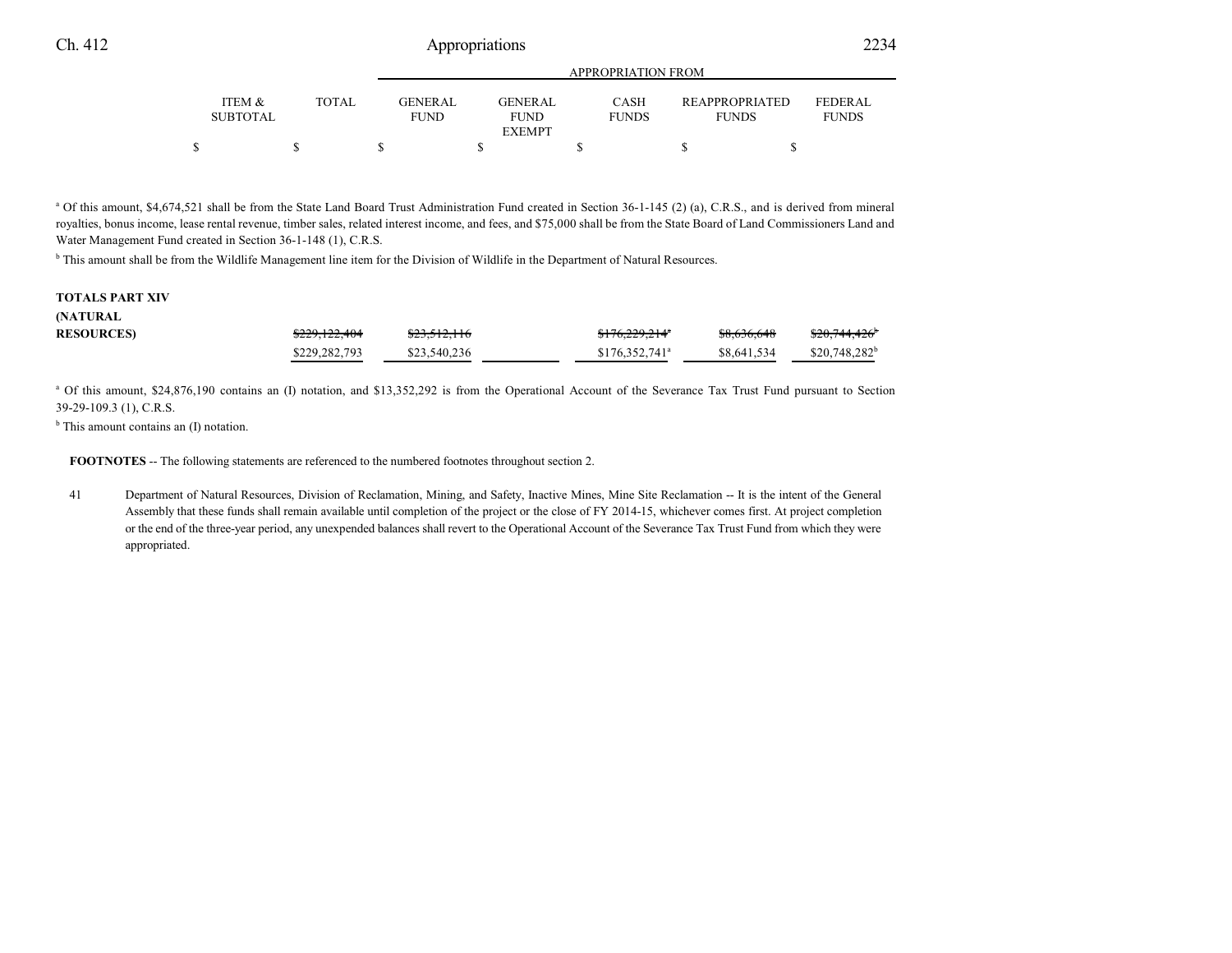- 42 Department of Natural Resources, Division of Reclamation, Mining, and Safety, Inactive Mines, Reclamation of Forfeited Mine Sites -- It is the intent of the General Assembly that the appropriation to this line item remain available until the completion of the project or the close of FY 2014-15, whichever comes first. At project completion or the end of the three-year period, any unexpended balances shall revert to the Operational Account of the Severance Tax Trust Fund from which this appropriation was made.
- 43 Department of Natural Resources, Oil and Gas Conservation Commission, Emergency Response -- It is the intent of the General Assembly that funding for this line item be expended in the event that there is an oil and gas related emergency under the jurisdiction of the Oil and Gas Conservation Commission. The purpose of this funding is for investigation, prevention, monitoring, and mitigation of circumstances which are caused by or are alleged to be associated with oil and gas activities and which callfor immediate action by the Oil and Gas Conservation Commission. An emergency creates a threat to public health, safety, or welfare or to the environment as proclaimed by the Oil and Gas Conservation Commission Director and approved by order of the Oil and Gas Conservation Commission.
- 44 Department of Natural Resources, Oil and Gas Conservation Commission, Special Environmental Protection and Mitigation Studies -- It is the intent of the General Assembly that funding for this line item be used for special environmental protection and mitigation studies including, but not limited to gas seepage mitigation studies, outcrop monitoring studies, soil gas surveys in the vicinity of plugged orphaned wells, and baseline water quality and subsequent follow-up studies.
- 44a DEPARTMENT OF NATURAL RESOURCES, STATE BOARD OF LAND COMMISSIONERS, ASSET MANAGEMENT SYSTEM UPGRADE --THE APPROPRIATION TO THIS LINE ITEM MAY REMAIN AVAILABLE UNTIL THE COMPLETION OF THE PROJECT, OR THE CLOSE OF FY 2014-15, WHICHEVER COMES FIRST.
- 45 Department of Natural Resources, Division of Parks and Wildlife, Parks and Outdoor Recreation, Special Purpose, Off-highway Vehicle Grants -- It is the intent of the General Assembly that the appropriation to this line item remain available until the completion of the project or the close of FY 2014-15, whichever comes first.
- 46 Department of Natural Resources, Division of Parks and Wildlife, Wildlife, Special Purpose, Grants and Habitat Partnerships -- It is the intent of the General Assembly that the appropriation to this line item remain available until the completion of the project or the close of FY 2014-15, whichever comes first.
- 47 Department of Natural Resources, Division of Parks and Wildlife, Wildlife, Special Purpose, Asset Maintenance and Repairs -- It is the intent of the General Assembly that the appropriation to this line item remain available until the completion of the project or the close of FY 2014-15, whichever comes first.